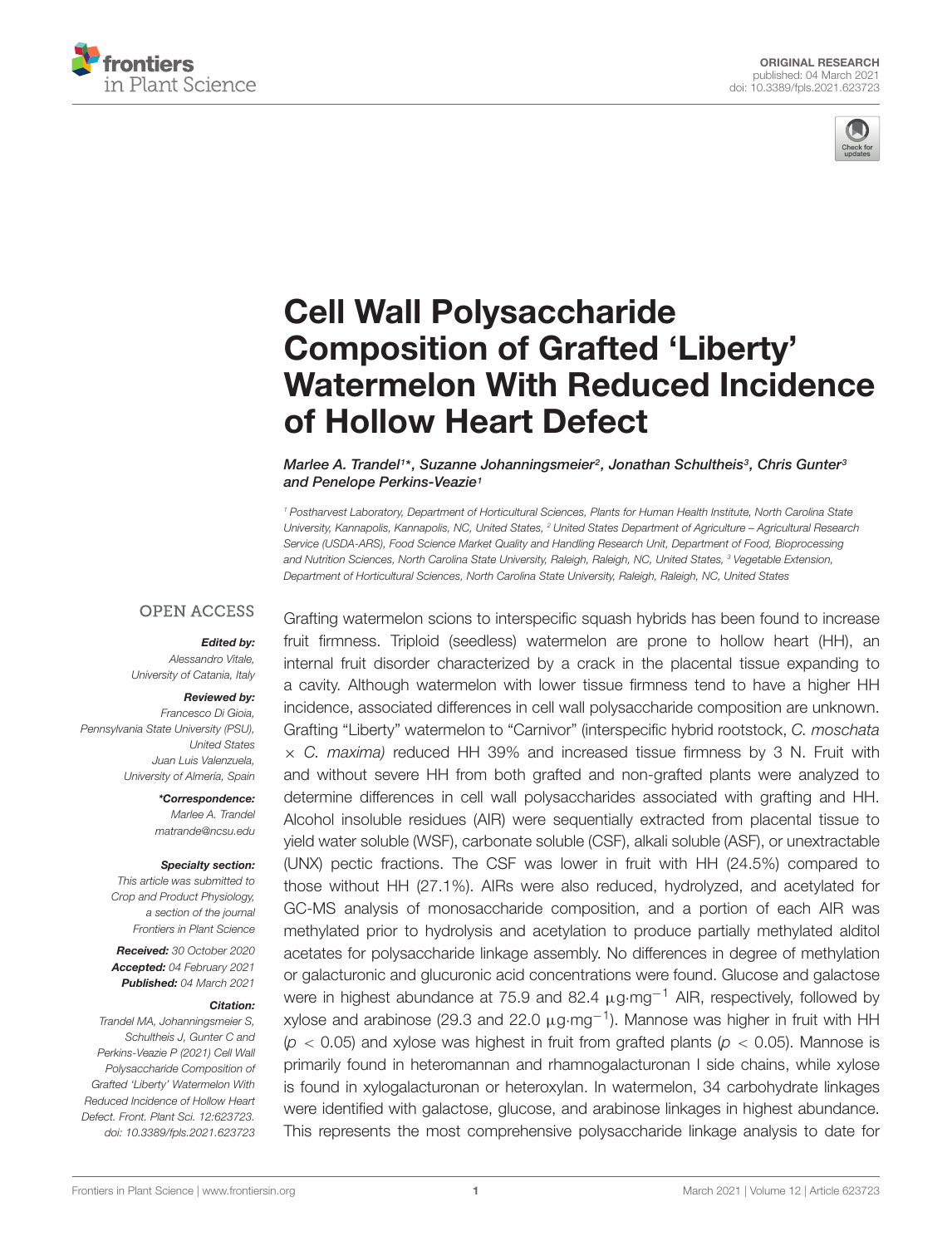watermelon, including the identification of several new linkages. However, total pectin and cell wall composition data could not explain the increased tissue firmness observed in fruit from grafted plants. Nonetheless, grafting onto the interspecific hybrid rootstock decreased the incidence of HH and can be a useful method for growers using HH susceptible cultivars.

Keywords: Citrullus lanatus, watermelon, neutral sugar, graft, linkage assembly, pectin

#### INTRODUCTION

Seedless (triploid) watermelon now make up 90–95% of the U.S. market [\(Levi et al.,](#page-16-0) [2014\)](#page-16-0) and are prone to an internal fruit disorder known as hollow heart (HH), characterized by a cavity or void air space in the center of the fruit [\(Johnson,](#page-16-1) [2014,](#page-16-1) [2015\)](#page-16-2). Triploid watermelon do not produce viable pollen, thereby requiring diploid (seeded) pollenizer plants at correct ratios (25–33% of field) to avoid the onset of HH [\(Freeman](#page-16-3) [et al.,](#page-16-3) [2007\)](#page-16-3). Inadequate pollination from reduced bee visits or limited pollen release due to cold or wet weather also causes HH in watermelon [\(Johnson,](#page-16-2) [2015;](#page-16-2) [Trandel et al.,](#page-17-0) [2020a\)](#page-17-0). HH disorder is thought to develop at the epidermal layers within the carpels, ovule and septum (mesocarp or placental tissue) [\(Kano,](#page-16-4) [1993\)](#page-16-4). Watermelon rind is known to expand and differentiate for the duration of fruit growth. In contrast, mesocarp tissue division stops 7–10 days after fruit set, tissue growth slows and instead the placental cells enlarge with water, sugars, proteins and nutrients. If the relative rates of rind and mesocarp growth are too far apart, the three internal fruit compartments will separate, leading to HH [\(Kano,](#page-16-4) [1993\)](#page-16-4). This internal fruit disorder has been associated with textural changes including decreased tissue firmness and cell density (e.g., increased cell size) [\(Kano,](#page-16-4) [1993\)](#page-16-4). In a multi-year, large cultivar study of triploid selections, cultivars that produced fruit with lower tissue firmness had a higher incidence of HH [\(Trandel et al.,](#page-17-0) [2020a\)](#page-17-0). However, grafting of triploid watermelon onto squash rootstock shows promise for both increasing watermelon flesh firmness and reducing the incidence of HH disorder [\(Trandel et al.,](#page-17-1) [2020b\)](#page-17-1).

Grafting watermelon onto Cucurbita rootstocks (RS) has been used as a means to reduce damage caused by soil-borne diseases [\(Mohamed et al.,](#page-17-2) [2012\)](#page-17-2). Grafting watermelon to interspecific hybrid RS (Cucurbita maxima  $\times$  C. moschata) has been reported to change fruit textural characteristics including increased tissue firmness [\(Soteriou et al.,](#page-17-3) [2014,](#page-17-3) [2017\)](#page-17-4) and possibly increased cell density (e.g., smaller cells and more cells/unit area). Furthermore, [Soteriou et al.](#page-17-4) [\(2017\)](#page-17-4) found a positive correlation between tissue firmness of fruits from non-grafted plants or those grafted

onto interspecific hybrid RS and the sum of insoluble pectic fractions (%CSF + %ASF). This suggests that differences in watermelon textural characteristics may be from de-esterified pectins and matrix glycans [\(Brummell and Harpster,](#page-16-5) [2001\)](#page-16-5). Since fruit firmness has been associated with incidence of HH [\(Trandel](#page-17-0) [et al.,](#page-17-0) [2020a\)](#page-17-0) and differences in pectic substances, a closer look into the cell wall components of watermelon fruit is warranted.

A primary cell wall is ubiquitous among all plant tissues and serves a variety of functions, including cell wall strength, integrity, and protection of intracellular contents [\(Rose,](#page-17-5) [2003;](#page-17-5) [Brummell,](#page-16-6) [2006\)](#page-16-6). The cell wall maintains fruit structural integrity as cell size expands and associated extracellular air spaces develop during fruit growth and maturation [\(Ng et al.,](#page-17-6) [2013\)](#page-17-6). In general, plant cell walls are composed of polysaccharides (90% of dry weight), structural glycoproteins (2–5%), phenolic esters (<2%), and minerals (5%) [\(Rose,](#page-17-5) [2003\)](#page-17-5). Cell wall polysaccharides commonly include cellulose, hemicellulose (matrix glycans) and pectin. During fruit growth and development, the cell wall undergoes protoplast-controlled modification in both morphology and composition [\(Tanner and Loewus,](#page-17-7) [2012\)](#page-17-7). Pectic polysaccharides are deposited during the formation of new cell walls in the process of cell plate formation [\(Amos and Mohnen,](#page-15-0) [2019\)](#page-15-0). The plate persists during deposition of the primary cell wall and layers of pectic polysaccharides are secreted then pushed outward via internal cell pressure [\(Tanner and Loewus,](#page-17-7) [2012\)](#page-17-7), resulting in a pectin-rich middle lamella [\(Amos and Mohnen,](#page-15-0) [2019\)](#page-15-0). Crosslinking of pectin within the middle lamella strongly controls intercellular junction and cellular adhesion [\(Ng et al.,](#page-17-6) [2013;](#page-17-6) [Daher and Braybrook,](#page-16-7) [2015;](#page-16-7) [Amos and Mohnen,](#page-15-0) [2019\)](#page-15-0). Pectin depolymerization, de-esterification (e.g., breakdown of pectin), and changes in cross-linkage within the middle lamella occur during fruit ripening, causing loss of cell-to-cell adhesion [\(Ng et al.,](#page-17-6) [2013;](#page-17-6) [Amos and Mohnen,](#page-15-0) [2019\)](#page-15-0). Pectin breakdown can affect cell wall strength [\(Daher and Braybrook,](#page-16-7) [2015\)](#page-16-7) and contributes to loss of tissue firmness and diminishing flesh quality [\(Brummell,](#page-16-6) [2006;](#page-16-6) [Amos and Mohnen,](#page-15-0) [2019\)](#page-15-0).

Ripe watermelon fruit have a crisp and juicy texture rather than the soft and melting flesh texture associated with many tree fruits and berries [\(Harker et al.,](#page-16-8) [1997\)](#page-16-8). The fruit undergoes changes in pigment, flavor, soluble solids, and tissue firmness during ripening. As the fruit matures, photosynthesis, and nutrient uptake increases and intercellular spaces fill with sugars and water [\(Guo et al.,](#page-16-9) [2011\)](#page-16-9). At maturity, the tissue consists of very large cells encompassed by a primary cell wall and separated by intercellular spaces. Once overripe, the flesh turns bright red with accumulation of volatile compounds, tissue firmness, and placental tissue becomes dry with seed trace cavities apparent [\(Guo et al.,](#page-16-9) [2011\)](#page-16-9).

**Abbreviations:** AIR, alcohol insoluble residue; AG I, type I arabinogalactan; AG II, type II arabinogalactan; Ara, arabinose; ASF, alkali soluble fraction; CSF, carbonate soluble fraction; Gal, galactose; GalA, galacturonic acid; Glc, glucose; GlcA, glucuronic acid; HH, hollow heart; -HH, without hollow heart; +HH, with hollow heart; HG, homogalacturonan; HM, heteromannan; HX, heteroxylan; Man, mannose; N, newton; PG, polygalacturonase; PMAA, partially methylated alditol acetates; PME, pectin methylesterase; RCBD, randomized complete block design; Rha, rhamnose; RG I, rhamnogalacturonan I; RG II, rhamnogalacturonan II; RS, rootstock; rt, retention time; rrt, relative retention time; SSC, soluble solids content; TCWM, total cell wall material; WSF, water soluble fraction; XG, xylogalacturonan; Xyl, xylose; UNX, unextractable fraction.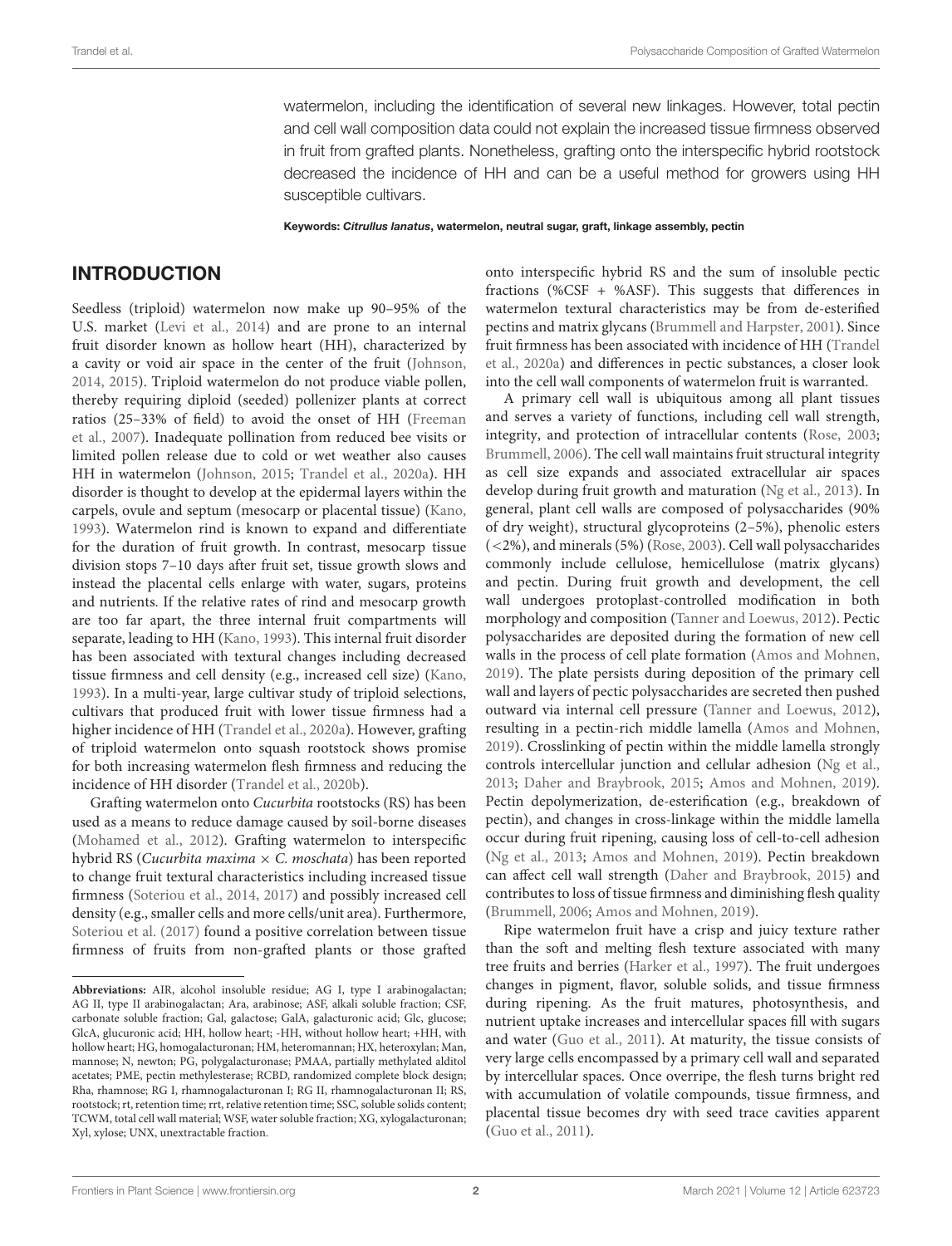Polysaccharide changes were followed in watermelon treated with ethylene to stimulate polygalacturonase, depolymerize pectic substances in the cell wall and soften fruit texture [\(Karakurt et al.,](#page-16-10) [2008;](#page-16-10) [Mort et al.,](#page-17-8) [2008\)](#page-17-8). Despite changes in fruit firmness, no change in monosaccharide composition or matrix glycans were found [\(Karakurt et al.,](#page-16-10) [2008;](#page-16-10) [Mort](#page-17-8) [et al.,](#page-17-8) [2008\)](#page-17-8). Differences in xyloglucan/xylose monomers and enzymes known to have hydrolytic activity were also followed [\(Karakurt et al.,](#page-16-10) [2008;](#page-16-10) [Mort et al.,](#page-17-8) [2008;](#page-17-8) [Karakurt and Huber,](#page-16-11) [2009\)](#page-16-11). First watermelon cell walls were hydrolyzed with endopolygalacturonase and assessed using NMR via hydrogen and carbon shifts ( ${}^{1}$ H and  ${}^{13}$ C) shifts [\(Karakurt et al.,](#page-16-10) [2008\)](#page-16-10). Nine linkage residues were identified consisting of xylose [1-Xyl(p)] and galacturonic acid [3-GalA(p), 4-GalA(p), and 3,4-GalA(p)] linkages, but no differences were seen in monomers or linkage residues related to ethylene induced tissue softening [\(Mort](#page-17-8) [et al.,](#page-17-8) [2008\)](#page-17-8). Then, enzymes from xylosyl linked residues were analyzed in watermelon treated with and without ethylene induced water soaking [\(Karakurt and Huber,](#page-16-11) [2009\)](#page-16-11). Five endoxyloglycan transferase enzymes (P1S1, P2S2, P3S1, P3S2, and P3S3) were found in watermelon and no differences were found with and without an ethylene treatment. The enzymes were also active toward carboxymethylcellulose, indicating they were not specific to xylose/xyloglucan and did not play a dominate role in tissue softening from ethylene induced watermelon [\(Karakurt and Huber,](#page-16-11) [2009\)](#page-16-11).

Watermelon grafted to squash rootstocks showed differential expression in genes associated with primary and secondary metabolism [\(Liu et al.,](#page-16-12) [2017;](#page-16-12) [Soteriou et al.,](#page-17-4) [2017\)](#page-17-4), including carbohydrate metabolism. These subsequent gene changes from grafting may either increase or decrease cell wall monomers/linkage residues. Information is available on the cell wall polysaccharide composition of cucurbit species that could be used as rootstocks. Total pectin, molecular weight, and monosaccharide analysis was previously studied on microwave heated/pH extracted Cucurbita maxima cell walls [\(Yoo et al.,](#page-18-0) [2012\)](#page-18-0) and to identify differences of Cucurbita maxima vs. Cucurbita pepo Lady Godiva [\(Song et al.,](#page-17-9) [2011;](#page-17-9) [Zhou et al.,](#page-18-1) [2014\)](#page-18-1). Exposing cell walls to lower pH (pH 1.0–1.5) increased total pectic yields while microwave temperature had no effect [\(Yoo](#page-18-0) [et al.,](#page-18-0) [2012\)](#page-18-0). [Zhou et al.](#page-18-1) [\(2014\)](#page-18-1) elucidated polysaccharide linkage in Cucurbita maxima and found high amounts of galactose residues (2,3,4,6-Gal, 2,3,6-Gal and 2,4-Gal) in pumpkin. In Lady Godiva pumpkins (Cucurbita pepo) crude polysaccharides were extracted and molecular weight, monosaccharides and chemical structures were identified [\(Song et al.,](#page-17-9) [2011\)](#page-17-9). Glucose (50%), galactose (41.67%), and fucose (8.33%) were monomers in highest composition and galactose (2,3,4-Galp, 3,4-Galp), glucose (2,3,4,6-Glcp, 2,4,6-Glcp, 2,3-Glcp) and terminal fucose linkages (2,3,4-fucp) were identified via methylation analysis [\(Song et al.,](#page-17-9) [2011\)](#page-17-9). In Cucurbita pepo higher amounts of fucose were identified in comparison to watermelon [\(Song et al.,](#page-17-9) [2011\)](#page-17-9), while galactose and glucose were the most abundant monomers in both pumpkin and watermelon [\(Karakurt et al.,](#page-16-10) [2008;](#page-16-10) [Song et al.,](#page-17-9) [2011\)](#page-17-9). Therefore, grafting watermelon to interspecific RS may increase the amount of fucose and highly branched glucose and galactose linkage residues, which play a critical role in rhamnogalacturonan

II (RG II) branching [\(Brummell and Harpster,](#page-16-5) [2001\)](#page-16-5). Researchers propose that crosslinking of homogalacturonan (HG) and RG II within the middle lamella strongly controls cellular adhesion and differences in fruit textural characteristics [\(Daher and Braybrook,](#page-16-7) [2015;](#page-16-7) [Amos and Mohnen,](#page-15-0) [2019\)](#page-15-0). In the present study, we hypothesize that grafting watermelon to interspecific rootstocks will increase tissue firmness and reduce the incidence of HH by increasing total pectin content, monomeric building blocks and glucose and galactose linkage residues ultimately increasing cell wall communication, strength, and integrity.

The objective of this study was to explore differences in watermelon cell wall polysaccharide composition relative to HH and grafting, using fruit from a large field study where HH was induced via reduced pollinezer plants. Cell wall polysaccharide characterization was done through assessment of total pectin content, and quantification of neutral sugars and uronic acids of pectic fractions. Total pectin content and sequential fractions of water soluble (WSF), carbonate soluble (CSF), alkali soluble (ASF) and unextractable fractions have been studied and are known to contain specific polysaccharide types [\(Brummell and Harpster,](#page-16-5) [2001;](#page-16-5) [Paniagua et al.,](#page-17-10) [2014;](#page-17-10) [Soteriou](#page-17-4) [et al.,](#page-17-4) [2017\)](#page-17-4). Determination of neutral sugar composition and linkage assembly was conducted to identify differences in cell wall polysaccharide composition with the onset of HH or grafting. Determination of cell wall polysaccharide composition, such as cellulose, hemicellulose and pectin, relied on assays to deduce the various components through identification of monosaccharide composition and associated linkage assembly [\(Pettolino et al.,](#page-17-11) [2012\)](#page-17-11). Saemen hydrolysis was used on intact cell wall samples to cleave polysaccharides into monomeric building blocks [\(Saeman et al.,](#page-17-12) [1954\)](#page-17-12) and was used to quantitatively measure 12 neutral monosaccharide building blocks [\(Pettolino et al.,](#page-17-11) [2012\)](#page-17-11). Complete methylation of the cell wall was used to deduce linkage residues and estimate the amount of polysaccharide classes. Understanding the composition of the cell wall with these methods could lead to a better understanding of general fruit textural changes with grafting and may be useful in elucidating how HH forms in watermelon.

### MATERIALS AND METHODS

#### Plant Material

Triploid and diploid watermelon were grown as transplants. "Liberty" triploid watermelon (Nunhems USA Inc., Parma ID) was used as the scion and not grafted or grafted onto the interspecific hybrid RS (Cucurbita maxima  $\times$  C. moschata) "Carnivor" (Syngenta AG, Basal Switzerland). "Liberty" seed was sown on 29 April 2019, 7 days prior to "Carnivor." The diploid pollinezer "SP-7" (Syngenta AG, Basal Switzerland) was sown on 16 April 2019. A one-cotyledon graft method was utilized on 11 May 2019 following the method of [Hassell et al.](#page-16-13) [\(2008\)](#page-16-13). Grafted plants were placed into a healing chamber at a constant 27◦C, 100% humidity provided by a Trion Comfortbreeze CB777 Atomizing Hurmidifier (Trion, Sanford NC). Following a 6 days graft union healing interval, the plants were held in an open wall greenhouse to harden off for 2–3 days.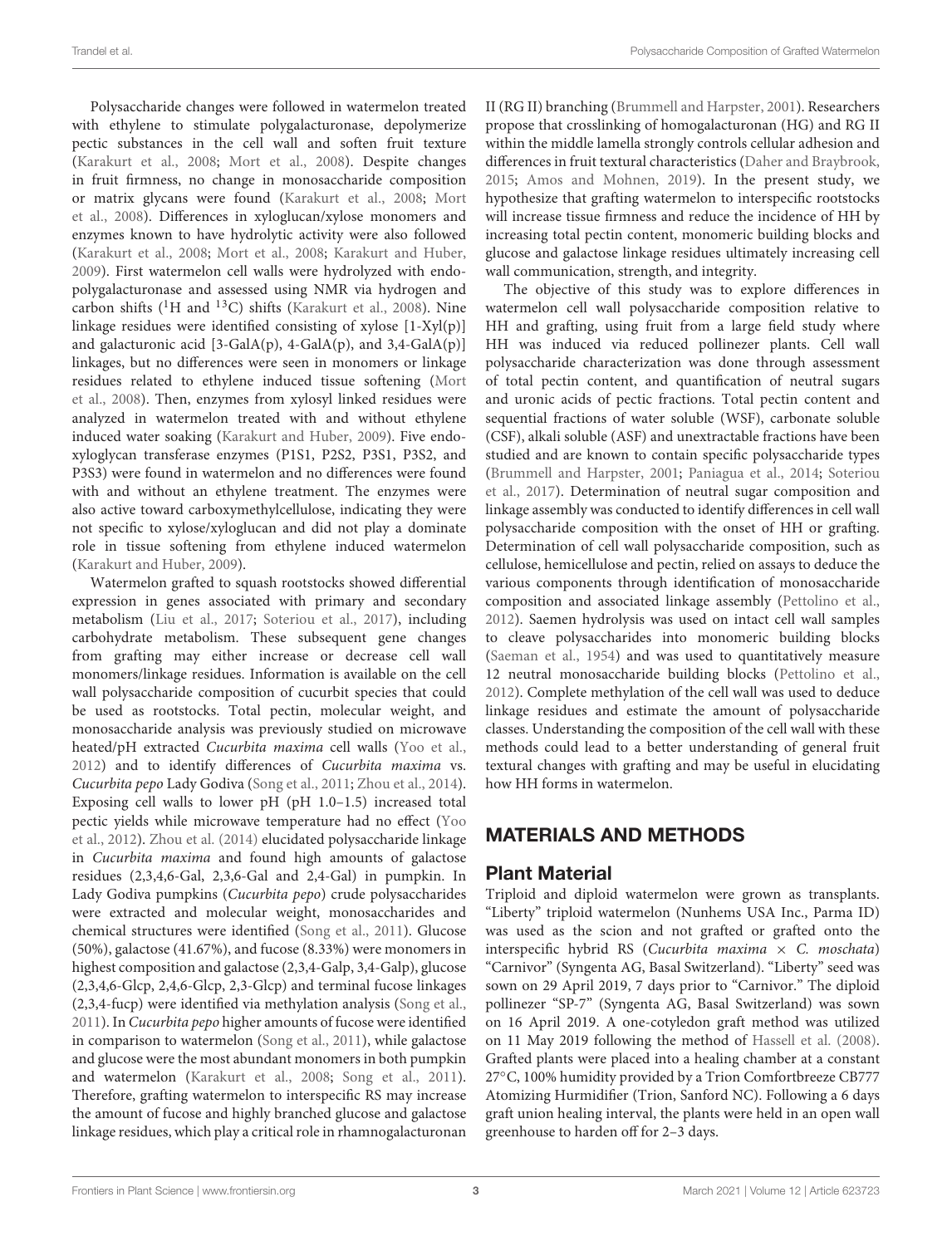The experiment was carried out via open field production and was planted at the Cunningham Research Center (35.8942 ◦N, 77.6801 ◦W) in Kinston, NC from May to August 2019. Six watermelon beds (rows) were used and were split evenly into two blocks via a 7 m drive row. The experimental design was a two factor, full factorial design with grafting treatments and HH phenotype as the main effects.

The study field was fumigated with Telone II (Dow AgroSciences, Indianapolis, IN) via broadcast application at 65.6 kg·ha−<sup>1</sup> on 30 April 2019. S-Metachlor (1.7 kg·ha−<sup>1</sup> ), Terbacil (0.2 kg·ha<sup>-1</sup>), and Glyphosate (2.3 kg·ha<sup>-1</sup>) (Dow AgroSciences) were applied between plastic beds for weed control in April before planting.

Preplant broadcast fertilizer 10-10-20 (10.0N-4.35P-16.5K) (Helena 10-10-20 Broadcast Fertilizer, B.B. Hobbs, Clinton, NC) was applied on 24 April 2019 at 67.3 kg·ha−<sup>1</sup> N, 67.3 kg·ha−<sup>1</sup> P and 134.5 kg·ha<sup>-1</sup> K, respectively. Watermelon were planted on 22 May 2019 and one block (3 rows) was planted with non-grafted plants and the second block (3 rows) was planted with grafted transplants. Rows were 100 m long, with 3.1 m between row spacing and 0.8 m in-row spacing for graft and nongraft watermelon plants. To induce HH, the diploid pollenizer "SP-7" was transplanted every 12 m in each of the rows and held at 8% of the total plant population. Typically, growers plant between 25 and 33% of the production field is panted in diploid plants for adequate pollination and fruit set. Trickle irrigation (NETAFIM, 197 ml, 0.24 gph; NETAFIM, Tel Aviv, Israel) was utilized over the course of the growing season. Liquid fertigation started 2 weeks after planting and was applied weekly using a 7-0-7 (7.0N-0.0P-5.8K) liquid fertilizer (Liberty Fertilizer, B.B. Hobbs, Clinton NC). Cumulative amounts of fertilizer (broadcast and drip) applied over the growing season were 95.3 kg⋅ha<sup>-1</sup> N, 67.3 kg⋅ha<sup>-1</sup> P, and 162.5 kg⋅ha<sup>-1</sup> K, respectively. A conventional spray program from North Carolina was used for the duration of production [\(Schultheis and Starke,](#page-17-13) [2019\)](#page-17-13). Watermelon harvest began 30 July 2019 and ended 06 August 2019 (71 and 77 days from transplant). The maximum and minimum daily temperatures and daily precipitation during pollination and fruit set (3–7 weeks after transplant) are reported in **[Figure 1](#page-4-0)**.

#### Quality Evaluations

Fruit were weighed and cut longitudinally from stem to blossom end then rated for the incidence and severity of HH with a 1–5 scale (1 = no HH to minor crack and  $5$  = severe cavity) following [USDA](#page-17-14) [\(2006\)](#page-17-14) grading standards. Fruit were subjectively rated for ripeness based on color development and tissue breakdown in the seed trace cavity areas. One fruit half was saved for cell wall polysaccharide and total pectin sample extraction. Rind firmness and tissue firmness (N) were assessed as maximum resistance to puncture (5 mm depth) at two locations near or in heart tissue using a stationary firmness tester equipped with a Force One FDIX Digital Force Gauge (Wagner Instruments, Greenwich, CT) and a 0.8 cm diameter flat tip probe [\(Perkins-Veazie et al.,](#page-17-15) [2016\)](#page-17-15). Following flesh firmness readings, the fruit half was flipped over and rind firmness was determined using a needle style probe (0.3 cm diameter) that penetrated both the rind and peel. Total

number of grafted fruit samples was 102 and 19 had HH. Total number of non-grafted fruit samples was 138 and 73 had HH.

A central core of tissue (∼5 g) was cut from the half, squeezed onto a digital refractometer (Atago Pal-1, Bellevue WA) and soluble solids (◦Brix) content determined. A second set of tissue samples (100 g) were taken from the heart area, frozen, thawed, and pureed for determination of pH, soluble sugars (sucrose, fructose, and glucose), free citrulline, free arginine and total lycopene following the methods of [Fall et al.](#page-16-14) [\(2019\)](#page-16-14).

## Mineral Analysis on Watermelon Flesh **Tissue**

A sample from the central core (∼50 g) of the watermelon half used for tissue firmness determination was excised for mineral analysis. In cases of severe HH, the sample was taken directly from the hollowed area. The sample was checked for seed cavities/seed traces and if any were present, they were removed. Sample weight was recorded, and samples were frozen in disposable tubes −80◦C for 1 day then freeze dried for 10 days. Freeze dried samples were analyzed for mineral content (A&L Great Lakes Laboratory, Fort Wayne, IN) as described below.

Samples were dried overnight at 100–105◦C then ground with a Wiley Mill Grinder and sieved through a 20 mesh screen. Total nitrogen was measured via the Dumas Method [\(Saint-Denis and](#page-17-16) [Goupy,](#page-17-16) [2004\)](#page-17-16) and nitrate and nitrite were measured by cadmium reduction and colorimetric analysis by flow injection system [\(Yue et al.,](#page-18-2) [2004\)](#page-18-2). Sample digestion for mineral analysis was accomplished using hot acid extraction via a vessel microwave procedure. Samples were weighed to ∼0.2 g, 2 mL of nitric acid added and samples microwaved in an oven programmed to ramp up to 90◦C and held for 90 s. Samples were cooled below 50◦C and 1 mL of peroxide was added, then returned to the microwave oven and ramped up to 105◦C and held for 10 min. After the samples cooled, the samples were brought to a final volume of 25 mL (∼1:125 dilution), capped, mixed and minerals were analyzed via Inductively Coupled Argon Plasma with a multispectral detector.

### Experimental Design to Analyze Cell Wall Polysaccharides

Cell wall analysis was set up as a randomized complete block design (RCBD) to assess the cell wall architecture of watermelon fruits with and without HH from grafted and non-grafted plants. Samples with or without severe HH and of similar ripeness as determined by SSC and pH were selected for cell wall analysis. Six fruit were analyzed for each phenotypic group. A total of three batches (24 fruit samples) were analyzed for total pectin and cell wall polysaccharides. Samples were blocked by analysis batch. Each batch was comprised of a randomized sampling of watermelon AIRs that included two watermelon fruit for each of the four treatment combinations per batch.

#### Total Pectin

Samples for total pectin content  $(50 g)$  were cut with a sharp knife from the center portion of each watermelon heart, and frozen at −80◦C. About 20 fruit per graft and HH combination were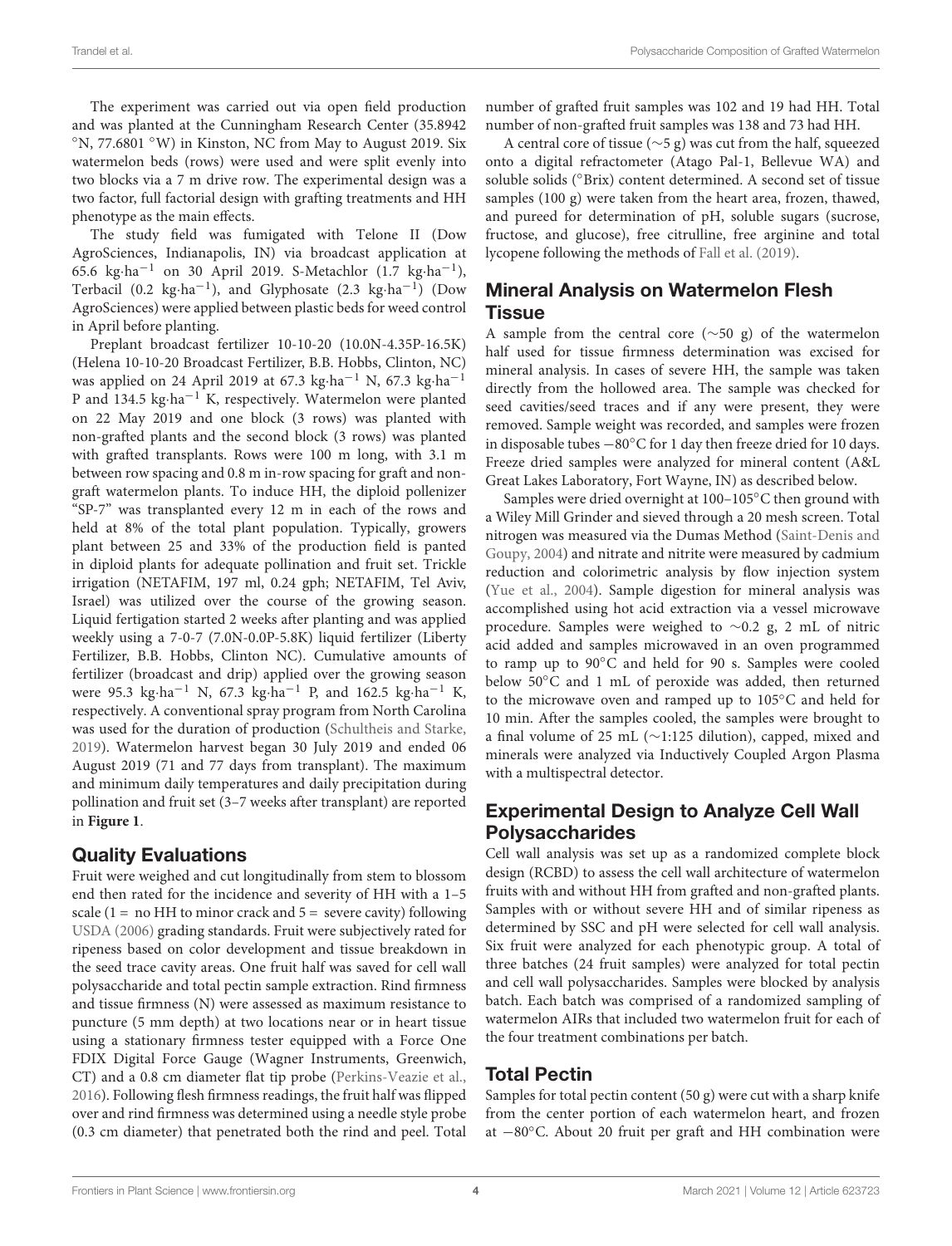

<span id="page-4-0"></span>used to collect samples. Samples with no HH and severe HH ratings (4–5) were selected for analysis. About 20 g of frozen tissue were weighed into 50 mL disposable test tubes for total pectin analysis. Samples were ground in 80% ethanol and further extracted with acetone and methanol to yield AIR. Total pectin methods follow [Trandel et al.](#page-17-1) [\(2020b\)](#page-17-1).

Yields of AIR were ∼40–50 mg and were then sequentially extracted with ultrapure water, 50 mM calcium carbonate and 4 M potassium hydroxide to create water-soluble (WSF), carbonate soluble (CSF), and alkali soluble pectic fractions (ASF). The cell wall material was filtered, and filtrates were saved between sequential extractions. The sequential fraction filtrates were freeze dried and the weight of the fraction was obtained to calculate the percentage of each fraction relative to the starting AIR. The freeze-dried fractions were diluted with 20 mL of diwater and total neutral sugars [\(Masuko et al.,](#page-17-17) [2005\)](#page-17-17) and uronic acids [\(Blumenkrantz and Asboe-Hansen,](#page-16-15) [1973\)](#page-16-15) were determined on all sequential fractions. Galactose was used as the calibration standard for total neutral sugars and galacturonic acid was used as the calibration standard for total uronic acids. Results were expressed in galacturonic acid and/or galactose equivalents per g of cell wall material from each of the sequential extractions.

### Sugar Standards for Cell Wall Polysaccharide Composition Analysis

Twelve sugar standards (meso-erythritol, 2-deoxy-d-ribose, rhamnose, fucose, ribose, arabinose, xylose, 2-deoxy-d-glucose, allose, mannose, galactose, and glucose) and the internal standard sugar of myo-inositol were used for cell wall quantification. The standard sugars were dried in a vacuum (Isotemp Vacuum oven, Model 2855, Fisher Scientific) oven at 40◦C overnight in the presence of desiccant (added to the oven in an open metal tray to collect water from the sugar standards). Sugar standards (0.1 M) were prepared from the dry sugars and double distilled water then

used to prepare a stock mix of the 12 sugars. The stock sugar mix was diluted at 1:5, 1:10, 1:15, and 1:20 for the calibration curve. Myo-inositol was diluted at 1:20. The internal standard and stock sugar mixes were stored at −80◦C until ready for use.

### Cell Wall Polysaccharide Extraction

Methods for cell wall analysis were adapted from [Pettolino](#page-17-11) [et al.](#page-17-11) [\(2012\)](#page-17-11). Details on optimization of cell wall polysaccharide extraction on watermelon can be found in [Trandel et al.](#page-17-1) [\(2020b\)](#page-17-1). In brief, ∼10 g of heart tissue was excised, frozen with liquid N and packed into 50 ml test tubes then stored at −80◦C. Each of the frozen watermelon samples were ground in 80% ethanol similar to total pectin methods and washed with solvents to yield AIR. AIRs were placed in a fan forced oven for 16 h at 37◦C to dry.

Prior to starting the reduction steps, the dried AIRs were packed into 2 mL microcentrifuge tubes (PFSS 2800 50 20U, OPS Diagnostics, Lebanon NJ) and re-ground with  $4 \times 2.8$  mm steel balls (magnetic, high carbon, Grainger, Lake Forest, IL) for 60 s at 4,000 strokes/min using a bead mill (BeadBug Microtube Homogenizer, Model D1030, Sigma Aldrich, St. Louis, MO). Particle size was analyzed via Helos laser diffraction particle analyzer (Sympatec, Clausthal-Zellerfeld, Germany). The final particle size of the ground AIRs yielded 55.3  $\pm$  0.43  $\mu$ m. Samples went through a series of carboxyl reductions (reduction I and II). Small molecules were filtered, and large molecules were recovered (<3 KDa) using centrifugal ultrafiltration (Vivaspin turbo 15 mL Centrifugal Ultrafiltration Filters; Sigma Aldrich, Germany, Darmstadt). Samples were quantitatively transferred to the Ultrafiltration centrifugal filters. The glass test tube was rinsed 3-4 times with 500  $\mu$ L of di-water. Then samples were centrifuged (Sorval Legend RT Centrifuge, Model D-37520 Osterode) at 4,000 g for 1.5 h (or until ∼200 µL of retentate remained). Following the second reduction, samples were quantitatively split for hydrolysis or methylation and stored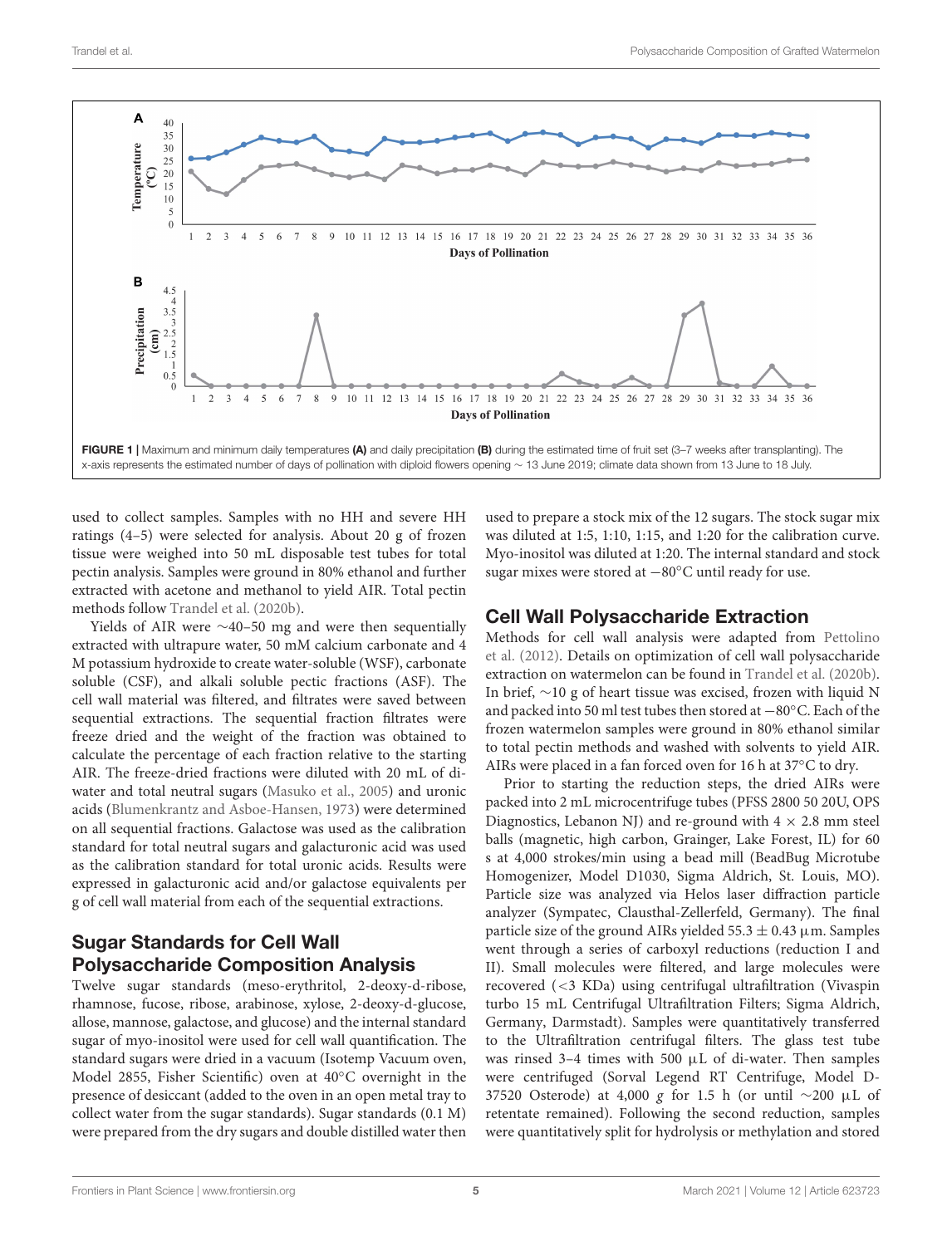at −80◦C. Samples were freeze dried for ∼56 h prior to hydrolysis and methylation.

Methylation and sulfuric acid hydrolysis were done simultaneously to the sister samples. Hydrolysis of cell walls was done following the method of [Saeman et al.](#page-17-12) [\(1954\)](#page-17-12) and was optimized to ensure complete hydrolysis of cell walls for watermelon. AIR  $(5 \pm 0.23 \text{ mg})$  was weighed into 2 ml microcentrifuge tubes with screw caps (product no. PFSS 2800 50 20U) (OPS Diagnostics, Lebanon, NJ).

Watermelon samples were treated with 126  $\mu$ L of 72% sulfuric acid and incubated at room temp for 1 h with intermittent vortexing. Samples were diluted to 1 M with di-water and then placed in an oven at 100◦C for 3 h. Samples were removed and cooled to room temperature and brought up to neutral pH using 20% chloroform/dioctyl amine, four rinses are required, followed by a four rinses with chloroform to remove the amine. The internal standard, 10 µL of myo-inositol at 13.56  $\mu$ g·mL<sup>-1</sup> was added to each sample. Samples were gently mixed and then were dried in a nitrogen-evaporator (Model TM 111, Organomation Associates INC, Berlin, MA) and warm water bath (held at 35◦C) and then stored at −20◦C until ready for acetylation.

A sister sample was designated for methylation in dimethyl sulfoxide and iodomethane. Samples designated for methylation were pulled from the freeze dryer and 20 µL of methanol were added to dehydrate the sample, then freeze dried for 3 more hours. Samples were solubilized in 200 µL of dimethyl sulfoxide for 18 h. A sodium hydroxide/dimethyl sulfoxide slurry was prepared and 200 µL of the slurry were added to each sample, then were sonicated for 1 h. Iodomethane was added to each sample. After methylation, samples were rinsed three times with di-water and then were dried down under nitrogen in a warm water bath. Methylated samples were hydrolyzed via TFA hydrolysis following the method of [Pettolino et al.](#page-17-11) [\(2012\)](#page-17-11). Myoinositol was added to each of the methylated samples (10  $\mu$ L, 13.51 μg·mL<sup>-1</sup>) and samples were dried in a warm water bath (<40◦C) under nitrogen.

Hydrolyzed and methylated samples and sugar standards were reduced via the addition of 2 M ammonia and sodium borodeuteride. The reductant was destroyed, and samples were placed in a shallow water bath maintained at about 35◦C and evaporated with a stream of nitrogen. Samples were rinsed  $2 \times$ 250 µL of 5% (vol/vol) acetic acid/methanol and then  $2 \times 250$  µL methanol to remove borate complexes and stored in methanol overnight at −20◦C.

All samples were brought to room temperature prior to acetylation in acetic anhydride. After acetylation samples were packed into small glass vials and 0.1–0.2 g of sodium sulfate was added to remove excess water prior to GC-MS analysis. The dichloromethane phase was transferred into 2 ml vials with PTFE/RS screw caps (part nos. 5182-0715 and 5185-5820, Agilent, Santa Clara CA) Samples were stored at −80◦C until ready to run on the GC-MS.

#### Partial Methylation of Sugar Standards

Sugar standards of arabinose, glucose, galactose, xylose, mannose, rhamnose, and fucose were converted into partially methylated methyl glycosides following [Sassaki et al.](#page-17-18) [\(2005\)](#page-17-18) and [Wang et al.](#page-17-19) [\(2007\)](#page-17-19). In short, 20 mg of standard were weighed separately into 7 mL glass test tubes, weight recorded, and 2 mL of 2% methanolic-hydrochloric acid added. The samples were placed into a water bath (70◦C) for 12 h. Samples were removed from the warm bath and 0.15 g sodium bicarbonate (ACS reagent, =99.7%, cas no. 144-55-8, Sigma Aldrich, St. Louis, MO) was added to neutralize each sample. Samples were filtered with  $0.2 \mu$ m PTFE filters (13 mm syringe filter, PTFE membrane, cat no. 28145-491, VWR, Radnor, PA) and were dried down in a warm water bath held at 40◦C under nitrogen.

The prepared methyl glycosides (e.g., sugar standards) were partially methylated by adding 330 µL dimethylformamide (HPLC, =99.9%, CAS no. 270547, Sigma Aldrich, St. Louis, MO), 33.2 mg barium oxide (99.99% trace metal basis, CAS no. 554847, Sigma Aldrich) and 1.7 mg barium hydroxide octahydrate (=98%, CAS no. 12230-71-6, Sigma Aldrich). The samples were gently vortexed for 15 s. and 166 µL methyl iodide (grade, Sigma Aldrich) was added. Samples were then placed on an orbital shaker (I 24 Incubator Shaker Series, New Brunswick Scientific, Edison, NJ) at 220 rpm for 4 h. in the dark. Methylene chloride (500  $\mu$ L) was added and samples were vortexed for 120 s. to extract the partially methylated methyl glycosides. After methylation, samples were rinsed three times with di-water and then were dried down under nitrogen in a warm water bath. The partially methylated samples were hydrolyzed via TFA hydrolysis following the method of [Pettolino et al.](#page-17-11) [\(2012\)](#page-17-11). Myoinositol was added to each of the methylated samples 10  $\mu$ L, 13.51 μg·mL<sup>-1</sup>) and samples were dried in a warm water bath (<40◦C) under nitrogen.

Sugar standards were reduced via the addition of 2 M ammonia and sodium borodeuteride. Samples were rinsed with acetic acid/methanol and then methanol to remove borate complexes and stored in methanol overnight at −20◦C. Samples were dried down with nitrogen and acetylated by adding 400  $\mu$ L acetic anhydride followed by holding in a 100◦C oven for 2.5 h. After acetylation, samples were extracted into 750 mL methylene chloride then packed into small glass vials with PTFE/RS screw caps and 0.1 g sodium sulfate and stored at −80◦C until GC-MS analysis.

#### Gas Chromatograph-Mass Spectrophotometer and Data Processing

An Agilent 7890A gas chromatography (GC) coupled to a 5975C VL MSD mass spectrometer (MS) (Agilent, Santa Clara, CA) was used for sample analysis. The GC-MS system and injection methods were set up using Agilent 5975c software (library or databases were not) and were adapted from [Pettolino](#page-17-11) [et al.](#page-17-11) [\(2012\)](#page-17-11). Helium was used as the carrier gas with a flow rate of 1 mL·min−<sup>1</sup> . Samples were injected at 1 µL with a split (1/10) injection using an autosampler (inject samples with the temperature at 240°C). Five syringe washes with dichloromethane were preformed between each sample. The oven conditions were set to an initial temperature of 170◦C, held for 2 min, and then ramped at 3◦C min−<sup>1</sup> to 260◦C. Held for 3 min and the mass selective detector (MSD) transfer line was held at 260◦C.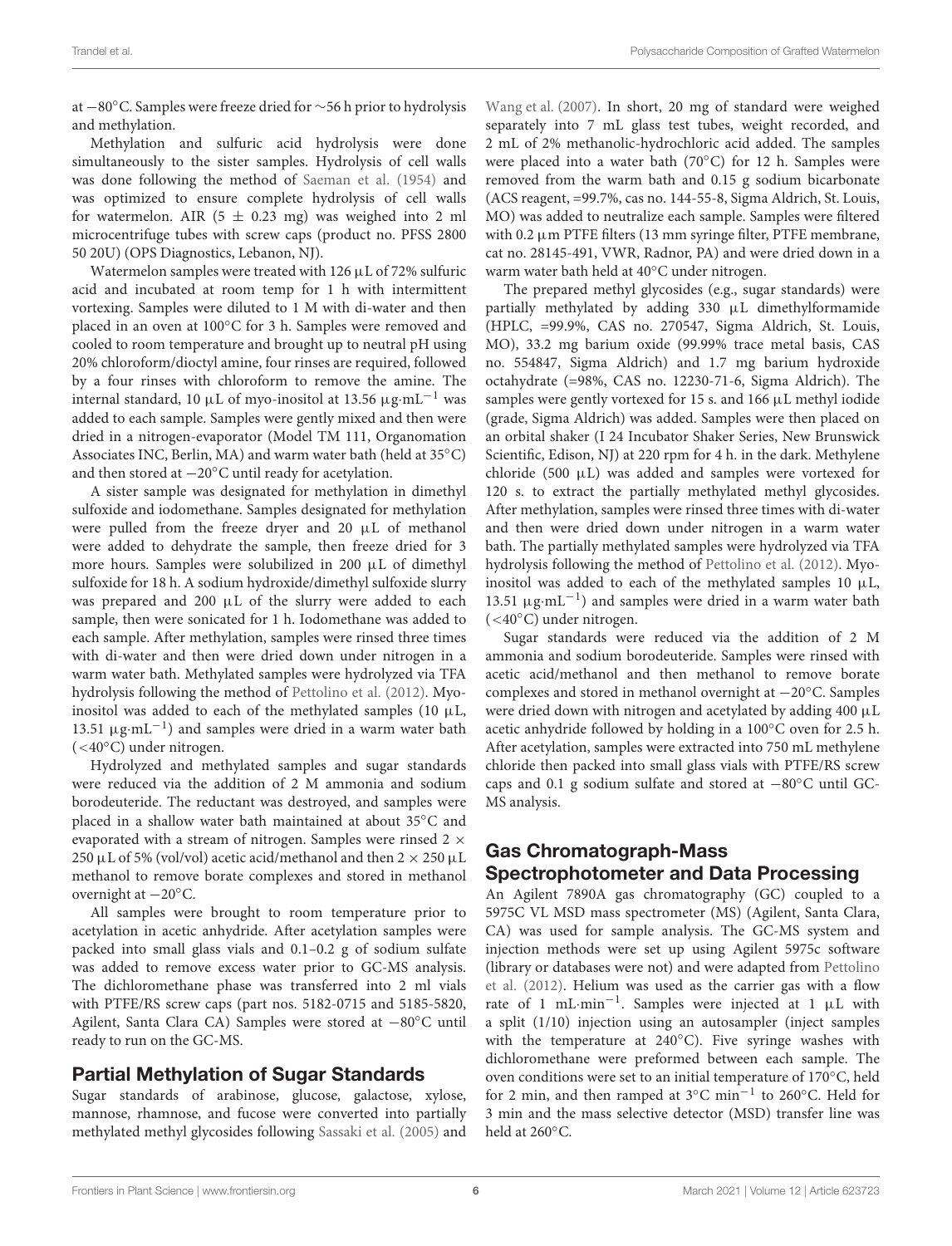The MS quad was maintained at 106◦C and MS source at 230◦C, 70 eV electron impact ionization and data were acquired in scan mode from 100 to 350 m/z at 2.14 scans per 1 s and with a solvent delay of 3 min. A BPX 70 column was used, trimmed and purged before starting sample injections. Injector syringe, septa (premium inlet septa, part no. 5183-4757, Agilent, Santa Clara, CA) and inlet liners (liner 4 mm, part no. 5181-3316, Agilent, Santa Clara, CA) were changed from the autosampler to the GC system every 50 injections.

All data were integrated and quantitated via 5975C Data Analysis MSD Chemstation (Agilent, Santa Clara, CA). Alditol acetates (neutral sugars) were identified using relative retention time (rrt) and mass spectra of authentic standards, and each alditol acetate concentration was calculated via comparing samples to a 5 point internal standard curve. Quantitative estimates of each alditol acetate were normalized to the starting AIR mass and are reported in µg·mg−<sup>1</sup> of AIR. The degree of methylation and uronic acid (galacturonic and glucuronic acid) concentrations were also calculated following methods from [Trandel et al.](#page-17-1) [\(2020b\)](#page-17-1).

Partially methylated alditol acetates (linkage residues) were identified using the partially methylated methyl glycosides generated in this study. The watermelon cell wall chromatograms were compared to the independent methyl glycoside chromatograms and rrts found in Supplementary Table 1 of [Pettolino et al.,](#page-17-11) [2012.](#page-17-11) Some partially methylated glycosides coeluted at the same time. For these, linkage residues were identified using mass spectral data within each independent methyl glycoside and were compared to the mass spectral data from the Complex Carbohydrate Research Center (Georgia, United States) [http://www.ccrc.uga.edu/specdb/ms/pmaa/pframe.html.](http://www.ccrc.uga.edu/specdb/ms/pmaa/pframe.html) Once the linkages were identified, the glucose and galactose linkages with uronic acid components were calculated using the peak area of  $m/z = 119$ . All neutral sugar and uronic acid linkages in each watermelon sample were normalized against the internal standard by dividing the peak area of the linkage by the peak area of the internal standard. Then the concentration of each PMAA was estimated from the concentration of the internal standard. All linkages are reported in µg·mg−<sup>1</sup> of watermelon AIR.

#### Statistical Analysis

All fruit quality data were subjected to analysis using R 3.5.3 (Revolution Analytics, Mountain View, CA). A oneway ANOVA was run on the incidence of hollow heart (%) between grafting treatments. A two-way ANOVA was run on heart firmness (N), rind firmness (N), soluble solids content, and pH modeled on grafting treatment and hollow heart phenotype. Data were subjected to Bonferroni correction for mean separation ( $p = 0.05$ ).

Compositional data were subjected to analysis using SAS 9.4 (SAS Institute, Cary, NC). A two-way ANOVA was run to determine whether lycopene, arginine, citrulline, total sugars, fructose, glucose, sucrose and mineral contents differ among watermelon from grafting treatment or hollow heart phenotype. Students T-test was done on the significant main effects for mean separation ( $p = 0.05$ ). Tukey's honest significant difference test

was conducted on any significant interaction between graft and hollow heart,  $p = 0.05$ .

All cell wall polysaccharide data (neutral sugar concentrations, degree of methylation, uronic acid concentration and individual polysaccharide linkages) and total pectin data were analyzed using JMP, Version 15.1 (SAS Institute, Cary, NC). A twoway ANOVA was used to model the effects of graft treatment and hollow heart phenotype on total cell wall material, water soluble, alkali soluble, carbonate soluble, and unextractable pectic fractions, total neutral sugars (nmole·mg<sup>-1</sup>), total uronic acids (nmole·mg−<sup>1</sup> ), each of the 12 neutral sugars, degree of methylation, galacturonic and glucuronic acids, and individual polysaccharide linkages. Where significance was found, a Student's T-test was used for mean separation between the main effects  $p = 0.05$ . Tukey's honest significance test was done for mean separation where there was significant interaction of graft  $\times$  hollow heart ( $p = 0.05$ ).

### RESULTS

#### Fruit Quality Attributes

The percent of watermelon fruit with HH was substantially decreased with grafting (19 vs. 53%) while the severity of HH was similar. Fruit weight, soluble solids content and pH were not significantly different with graft or with HH (**[Table 1](#page-6-0)**). Heart tissue firmness and peel/rind resistance to puncture was higher in fruit from grafted plants compared to fruit from non-grafted plants (**[Figures 2A,B](#page-7-0)**). Within grafting treatments, fruit with or without HH were similar in flesh firmness and resistance to puncture (**[Figures 2C,D](#page-7-0)**). Peel/rind firmness was higher in fruit from grafted plants than those from non-grafted (45.1 and 38.4 N). Fruit from grafted plants with and without HH indicated no differences in rind firmness (**[Figures 2B,D](#page-7-0)**).

Total lycopene, free arginine and free citrulline contents were similar in tissues regardless of grafting treatment or presence of HH ([Table 2](#page-8-0)). Total lycopene averaged 61.2  $\pm$  0.9 mg·kg<sup>-1</sup>, arginine was  $1.2 \pm 0.2$  g·kg<sup>-1</sup>, and citrulline was  $3.9 \pm 0.7$  g·kg<sup>-1</sup>, respectively. Total sugars, glucose and fructose concentration did not differ with grafting or incidence of HH. Total sucrose

<span id="page-6-0"></span>**TABLE 1** | Quality measurements in fruit from grafted and non-grafted plants and in fruit with and without hollow heart.

| Variable            | Soluble solids (°Brix) | Fruit pH      |
|---------------------|------------------------|---------------|
| Graft               | $12.3 \pm 1.0$         | $5.4 \pm 0.2$ |
| Non-graft           | $12.1 \pm 1.5$         | $5.5 \pm 0.3$ |
| <b>Hollow heart</b> |                        |               |
| Graft-HH            | $12.1 \pm 1.6a$        | $5.4 + 0.2a$  |
| Graft +HH           | $12.3 + 1.4a$          | $5.5 + 0.2a$  |
| Non-graft-HH        | $11.9 + 1.0a$          | $5.4 + 0.2a$  |
| Non-graft +HH       | $12.1 + 1.8a$          | $5.5 + 0.2a$  |
|                     |                        |               |

Quality measures are reported as  $LS$ -means  $\pm$  standard errors are within the main effects of graft were separated using Students T-test ( $p = 0.05$ ). Dissimilar means are reported with different letters. Tukey's honest significance test done for mean separation in the interaction of graft  $\times$  hollow heart (p = 0.05). Dissimilar means are reported with different letters. HH, without hollow heart; +HH, with hollow heart.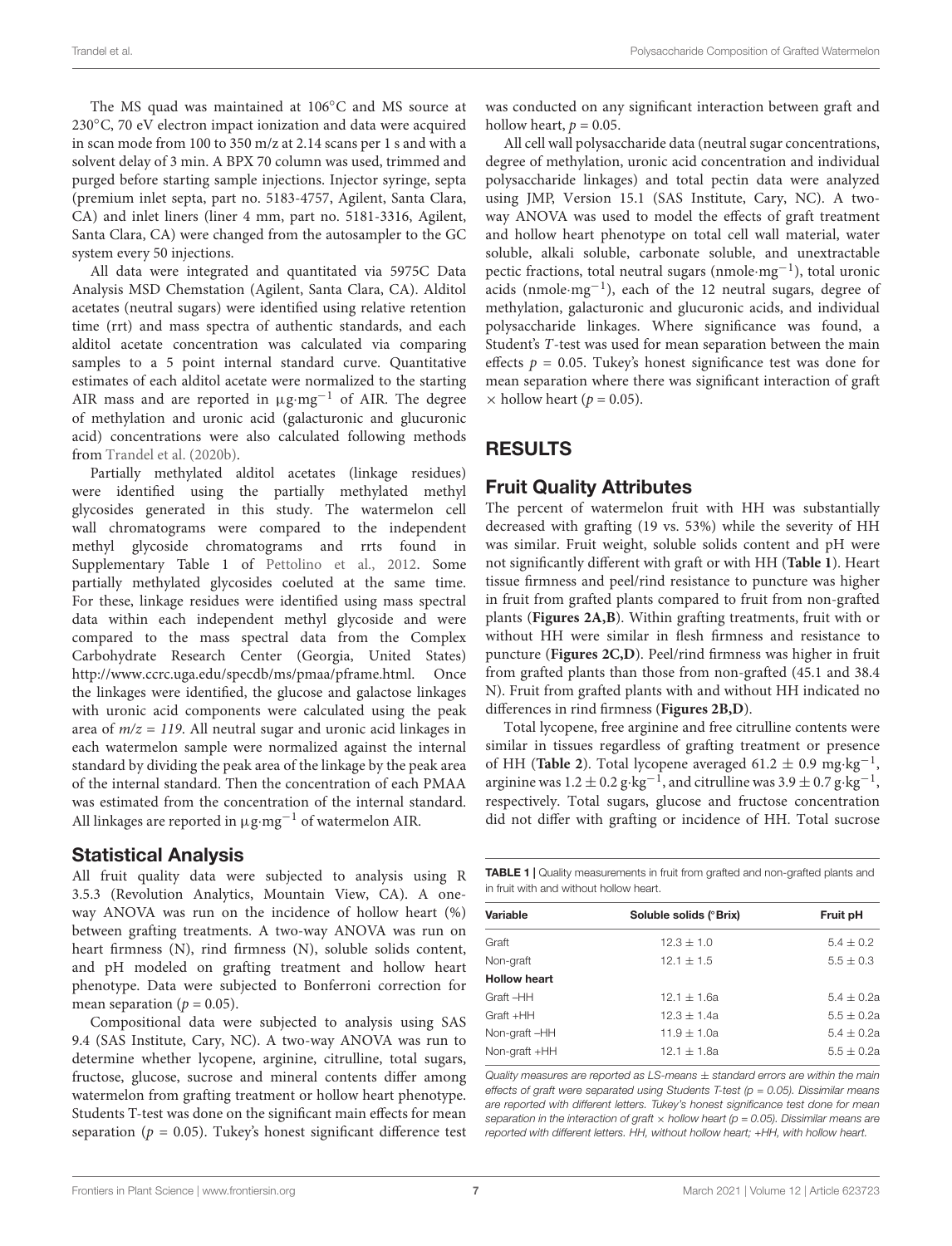

<span id="page-7-0"></span>significance of graft and HH interactions were determined using Tukey's honest significant difference effects where different letters indicate significance  $(p = 0.05)$ .

content in watermelon flesh was higher than fructose and glucose but did not differ with HH or graft. When expressed as percent of total sugars, %glucose and %fructose averaged  $17.5 \pm 1.0$  and  $31.3 \pm 0.7$ , respectively and were not different with treatment (data not reported). The percentage of sucrose differed and %sucrose was higher in fruit with HH (52.2%) compared to fruit without HH (43.4%) but did not differ with grafting.

#### Fruit Mineral Content

Total nitrogen, magnesium, sulfur, calcium, and iron were similar for fruit from grafted or non-grafted plants or in fruit with and without HH (data not shown). Watermelon fruit tissue had a mean content of  $12.5 \pm 0.7$ ,  $14.4 \pm 0.3$ ,  $7.5 \pm 0.1$ ,  $1.1 \pm 0.5$ ,  $6.5 \pm 0.2$   $\text{g}\cdot\text{kg}^{-1}$  and  $21.4 \pm 2.5$  mg $\cdot\text{kg}^{-1}$  total nitrogen, potassium, magnesium, sulfur, calcium and iron, respectively. Other minerals that differed in fruit from grafted or non-grafted plants and with and without HH are reported in **[Table 3](#page-9-0)**. Phosphorus did not differ with grafting treatment but was highest in fruit with HH (13.1 g·kg−<sup>1</sup> ) compared to fruit without HH (2.8 g·kg−<sup>1</sup> ). Fruit with HH (3.5 mg·kg−<sup>1</sup> ) had higher amounts of boron compared to fruit without HH (12.8 mg·kg−<sup>1</sup> ). Copper was higher in fruit from grafted plants (7.1 mg·kg<sup>-1</sup>) compared to those from non-grafted plants (5.6 mg·kg−<sup>1</sup> ). Zinc and manganese were higher in fruit from grafted plants at 20.7 and

8.6 ppm, respectively, compared to non-grafted plants (18.2 ad 6.8 mg·kg−<sup>1</sup> ). Fruit with HH had higher amounts of copper, zinc, and manganese (6.8, 20.6, and 8.1 mg·kg−<sup>1</sup> ) compared to those with no HH (6.2, 18.1, and 7.1 mg⋅kg<sup>-1</sup>).

#### Total Pectin Content

Total cell wall material, reported as AIR, was calculated as a percentage of fresh watermelon tissue weight and was not different with graft or HH treatments. Sequential fractions are reported as a percentage of that extracted from AIR. The WSF was lowest at 12.82%, while CSF was 25.97% and ASF was highest at 34.58% of TCWM, respectively (**[Table 4](#page-9-1)**). The CSF was lower in fruit with HH (24.11%) than fruit without HH (27.90%)  $(p < 0.0428)$ . No other differences were found among the pectic fractions. Total neutral sugars and uronic acids of the pectic fractions were not different with graft or HH (**[Table 5](#page-9-2)**).

### Monomeric Composition of Cell Wall Polysaccharides

The average concentration of individual cell wall polysaccharide monomers (alditol acetates) and the degree of methylation (%) for watermelon cell wall polysaccharides are reported in **[Table 6](#page-9-3)**. No differences were found in meso-erythritol, rhamnose, fucose, arabinose, 2-deoxy-d-glucose, allose, glucose, and galactose concentrations for graft, hollow heart, or the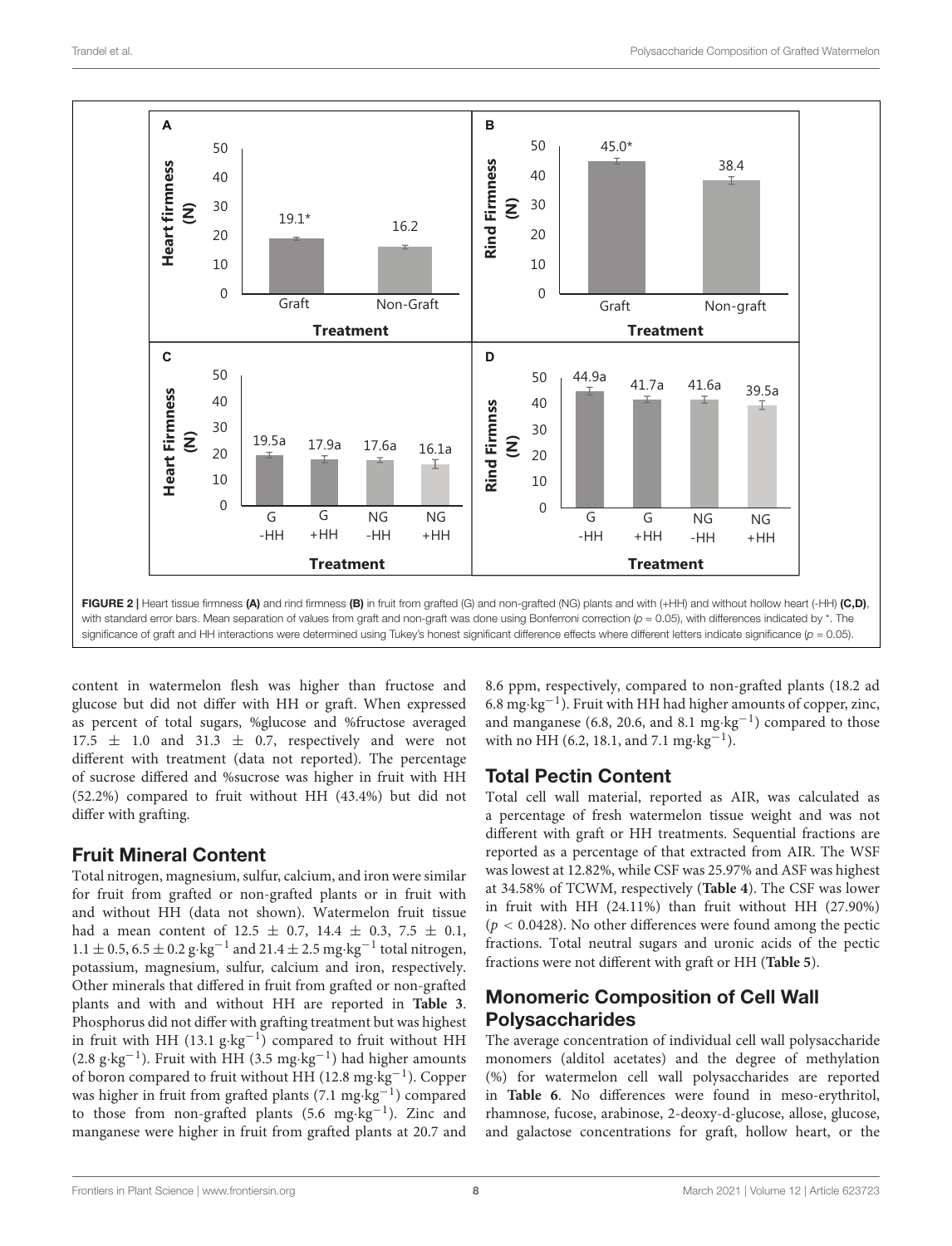| Variable         | Lycopene (mg·kg <sup>-1</sup> ) | Arginine (g-kg <sup>-1</sup> ) | Citrulline (g.kg <sup>-1</sup> ) | Total sugars (g-kg <sup>-1</sup> ) | Sucrose $(g \cdot kg^{-1})$ | Glucose (g·kg <sup>-1</sup> ) | Fructose (g-kg <sup>-1</sup> ) | Sucrose (%)                 |
|------------------|---------------------------------|--------------------------------|----------------------------------|------------------------------------|-----------------------------|-------------------------------|--------------------------------|-----------------------------|
| Graft            | $63.0 \pm 0.5$                  | $1.1 \pm 0.2$                  | $3.4 \pm 0.6$                    | $94.6 \pm 2.3$                     | $42.4 \pm 3.3$              | $18.7 \pm 2.4$                | $33.4 \pm 6.6$                 | $44.8 \pm 7.6$              |
| <b>Jon-graft</b> | $59.7 \pm 1.1$                  | $-3 \pm 0.2$                   | $3.4 \pm 0.7$                    | $95.8 + 3.6$                       | $44.5 \pm 2.5$              | $18.5 \pm 2.2$                | $32.4 \pm 1.7$                 | $46.2 \pm 2.5$              |
| Hollow heart     |                                 |                                |                                  |                                    |                             |                               |                                |                             |
| 王今               | 58.9 ± 0.8                      | $1.1 \pm 0.2$                  | $5.4 \pm 0.7$                    | $95.2 \pm 3.1$                     | $43.5 \pm 7.3$              | $16.4 \pm 2.3$                | $29.7 \pm 3.1$                 | $44.8 \pm 3.3$              |
|                  | $63.1 \pm 0.9$                  | $1.3 \pm 0.2$                  | $3.5 \pm 0.6$                    | $98.6 \pm 2.7$                     | $51.8 \pm 9.2$              | $18.6 \pm 0.9$                | $32.9 + 2.3$                   | $52.2 \pm 1.2$ <sup>*</sup> |

interaction of graft and HH ( $p > 0.05$ ). No 2-deoxy-d-ribose was detected in watermelon cell walls. Fruit with HH were higher in mannose (2.31  $\mu$ g·mg<sup>-1</sup>), compared to fruit without HH (1.85 µg·mg−<sup>1</sup> ) but no differences were seen with grafting treatment (**[Figures 3A,B](#page-10-0)**). In contrast, xylose was highest in fruit from grafted plants (30.78 µg·mg−<sup>1</sup> ) compared to fruit from non-grafted plants (26.33 μg·mg<sup>-1</sup>) with no differences in fruit with or without HH (**[Figures 3C,D](#page-10-0)**). No differences were seen in galacturonic and glucuronic acid concentrations or the degree of methylation (%methylation) with graft or HH.

#### Partially Methylated Alditol Acetate Linkage Assembly

Comprehensive linkage assembly data are reported as averages in **[Table 7](#page-11-0)**. From the partially methylated methyl glycosides (e.g., sugar standards), 56 partially methylated alditol acetates were identified with 34 polysaccharide linkage residues found in watermelon cell walls. In watermelon, 4-Glc(p) (37.91 µg·mg−1), 4-Gal(p)  $(15.97 \text{ }\mu\text{g}\cdot\text{mg}^{-1})$ , 6-Glc(p) 5.35  $\mu\text{g}\cdot\text{mg}^{-1}$ ), 5-Ara(f)  $(4.72 \mu g \cdot mg^{-1})$ , 3,4-Gal(p)  $(3.75 \mu g \cdot mg^{-1})$ , t-Ara(f) (2.59  $\mu$ g·mg<sup>-1</sup>), and t-Xyl(p) (2.07  $\mu$ g·mg<sup>-1</sup>) were found to be the linkages in highest abundance on average. The linkage 2,3,4-Rha(p) differed among treatments (**[Figure 4](#page-12-0)**). However, the relationship between 2,3,4-Rha(p) concentration with grafting and HH phenotype was complex and requires further study to determine whether it has biological significance. No other differences in the content of specific carbohydrate linkages were found in relation to grafting, HH phenotype or their interaction.

#### DISCUSSION AND CONCLUSION

#### Hollow Heart Incidence and Grafting **Effects**

Factors known to induce HH include heavy rainfall events, temperature fluctuations, pollen viability and pollinator activity during the time of pollination [\(Fiacchino and Walters,](#page-16-16) [2003;](#page-16-16) [McGregor and Waters,](#page-17-20) [2014\)](#page-17-20). Hollow heart is most common in triploid watermelon, where blooms cannot produce viable pollen. Watermelon pollination begins from ∼3 to 6 weeks after transplant and can continue for an additional 6 weeks [\(Dittmar et al.,](#page-16-17) [2009;](#page-16-17) [Trandel et al.,](#page-17-0) [2020a\)](#page-17-0). Diploid and triploid watermelon flowers open in the morning and flowers typically senesce within a few hours. Triploid pistillate flower stigmas are most receptive to pollen between 15 and 26◦C [\(Lyu et al.,](#page-16-18) [2019\)](#page-16-18) and generally require between 16 and 24 pollinator visits for adequate pollination [\(Fiacchino and Walters,](#page-16-16) [2003\)](#page-16-16). In this study, morning temperature fluctuations were not extreme enough to effect pollen viability and pollinator movement during the time of peak pollination (**[Figure 1A](#page-4-0)**). Only two rainfall events of ∼4 cm occurred and were scattered during production making, rainfall an unlikely contributor to HH defect (**[Figure 1B](#page-4-0)**).

<span id="page-8-0"></span>Grafting "Liberty" watermelon onto an interspecific squash hybrid RS decreased the incidence of HH in watermelon, and increased flesh firmness and peel/rind resistance to puncture. Interspecific hybrid RS have been reported by others to increase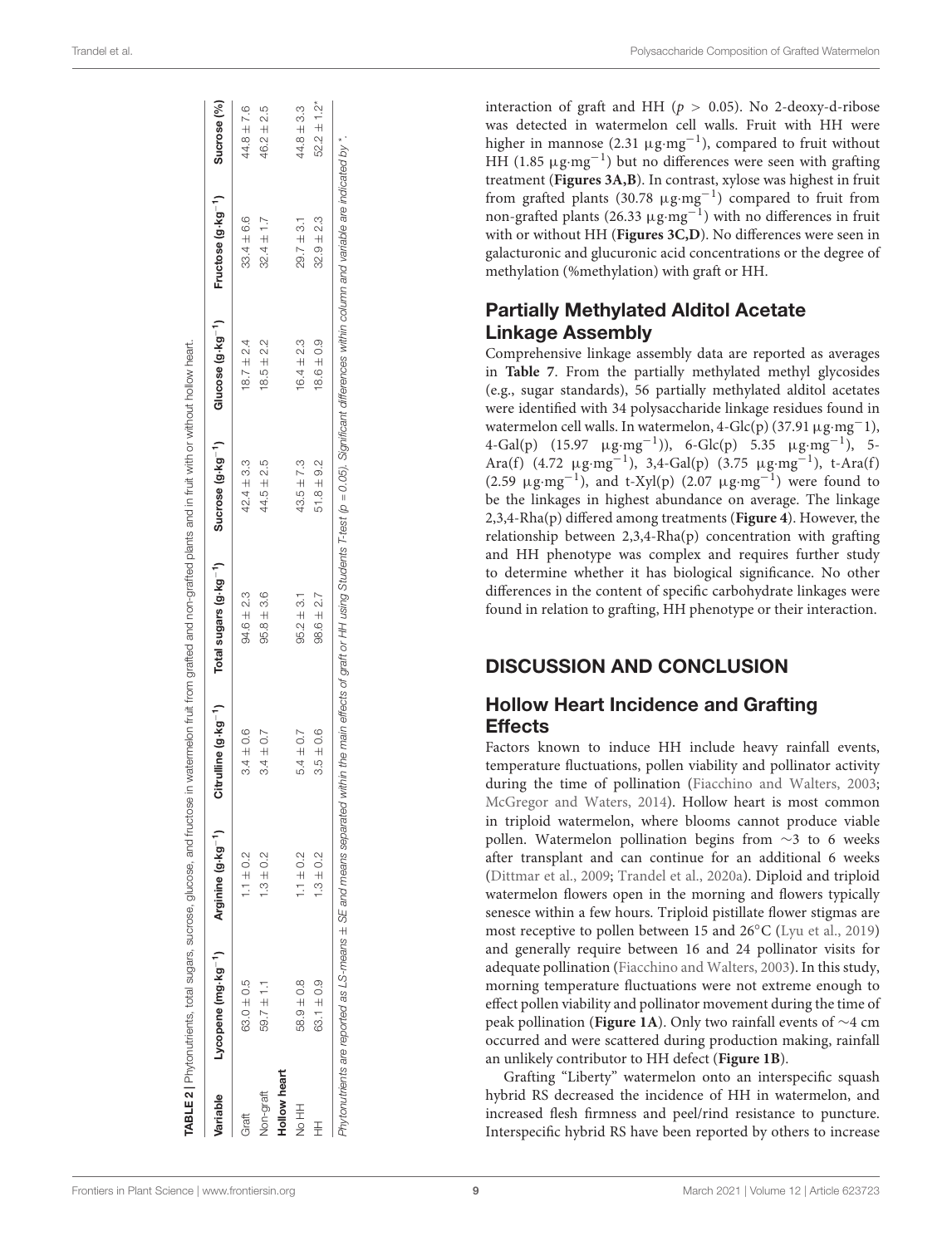<span id="page-9-0"></span>

| TABLE 3   Differences in mineral contents in watermelon fruit due to grafting or hollow heart phenotype. |  |  |  |
|----------------------------------------------------------------------------------------------------------|--|--|--|
|----------------------------------------------------------------------------------------------------------|--|--|--|

| Variable            | Phosphorus $(q \cdot kq^{-1})$ | Calcium $(g \cdot kg^{-1})$ | Copper (mg $\cdot$ kg <sup>-1</sup> ) | Boron (mg $\cdot$ kg <sup>-1</sup> ) | Zinc (mg $\cdot$ kg <sup>-1</sup> ) | Manganese (mg $\cdot$ kg <sup>-1</sup> ) |
|---------------------|--------------------------------|-----------------------------|---------------------------------------|--------------------------------------|-------------------------------------|------------------------------------------|
| Graft               | $4.6 \pm 0.1$                  | $6.4 \pm 0.3$               | $7.1 + 0.9*$                          | $12.9 + 1.2$                         | $20.7 + 0.7^*$                      | $8.6 + 2.4*$                             |
| Non-graft           | $4.1 \pm 0.6$                  | $6.6 \pm 0.2$               | $5.6 + 1.1$                           | $13.2 \pm 1.3$                       | $18.2 + 0.9$                        | $6.8 \pm 1.0$                            |
| <b>Hollow heart</b> |                                |                             |                                       |                                      |                                     |                                          |
| No HH               | $2.8 \pm 0.2$                  | $6.7 \pm 0.2$               | $6.2 + 0.1$                           | $12.8 \pm 0.3$                       | $18.1 \pm 3.8$                      | $7.1 \pm 0.4$                            |
| HH                  | $3.1 + 0.2^*$                  | $6.5 + 0.2$                 | $6.8 + 0.3*$                          | $13.5 + 0.3^*$                       | $20.6 + 1.5^*$                      | $8.1 + 0.7^*$                            |

Minerals are reported as LS-means + standard errors. Significant differences within column and variable are indicated by \*, Students T-test (p = 0.05).

<span id="page-9-1"></span>TABLE 4 | Watermelon total cell wall material and sequential fractions (% of total) in relation to grafting and incidence of hollow heart.

|                     |                 | % sequential fraction |                   |                 |                 |
|---------------------|-----------------|-----------------------|-------------------|-----------------|-----------------|
| Variable            | <b>TCWM</b>     | <b>WSF</b>            | <b>CSF</b>        | <b>ASF</b>      | <b>UNX</b>      |
| Graft               | $0.39 \pm 0.02$ | $12.56 \pm 0.8$       | $25.77 \pm 1.0$   | $34.02 \pm 1.0$ | $27.29 \pm 1.2$ |
| Non-graft           | $0.36 \pm 0.02$ | $13.09 \pm 0.9$       | $26.21 \pm 1.2$   | $35.13 \pm 1.0$ | $25.49 \pm 1.3$ |
| <b>Hollow heart</b> |                 |                       |                   |                 |                 |
| No HH               | $0.37 \pm 0.02$ | $12.60 \pm 0.9$       | $27.11 \pm 1.8^*$ | $33.91 \pm 1.0$ | $25.78 \pm 1.2$ |
| Severe HH           | $0.36 \pm 0.02$ | $13.05 \pm 0.9$       | $24.79 \pm 1.5$   | $35.24 \pm 1.0$ | $26.98 \pm 1.2$ |

Values represent LS-means ± standard errors. Means are separated within column and variable using Students T-test and significance (p = 0.05) is indicated by \*. TCWM, total cell wall material; WSF, water soluble fraction; CSF, carbonate soluble fraction; ASF, alcohol insoluble fraction; UNX, unextractable fraction.

<span id="page-9-2"></span>TABLE 5 | Total neutral sugars and uronic acids among the sequential cell wall fractions for watermelon from differing grafting treatments and incidence of hollow heart.

| Variable                                       | <b>WSF</b>                              | <b>CSF</b>     | <b>ASF</b>    |  |  |
|------------------------------------------------|-----------------------------------------|----------------|---------------|--|--|
|                                                | Total neutral sugars (nmole $mg^{-1}$ ) |                |               |  |  |
| Graft                                          | $18.36 + 1.0$                           | $8.91 + 0.2$   | $12.31 + 0.7$ |  |  |
| Non-graft                                      | $19.17 \pm 1.0$                         | $8.61 + 0.2$   | $12.11 + 0.9$ |  |  |
| No HH                                          | $19.41 + 1.0$                           | $8.54 + 0.2$   | $12.02 + 0.9$ |  |  |
| Severe HH                                      | $18.12 + 1.1$                           | $8.98 \pm 0.2$ | $12.40 + 0.9$ |  |  |
| Total uronic acids (nmole $\cdot$ mg $^{-1}$ ) |                                         |                |               |  |  |
| Graft                                          | $8.86 + 0.5$                            | $5.08 + 0.1$   | $6.10 + 0.3$  |  |  |
| Non-graft                                      | $9.35 + 0.5$                            | $5.18 + 0.2$   | $6.24 + 0.3$  |  |  |
| No HH                                          | $9.39 + 0.5$                            | $4.98 + 0.1$   | $6.12 + 0.3$  |  |  |
| Severe HH                                      | $8.82 + 0.5$                            | $5.28 + 0.1$   | $6.22 + 0.3$  |  |  |

Values represent  $LS$ -means  $\pm$  standard errors. Means are separated within column and variable using Students T-test WSF, water soluble fraction; CSF, carbonate soluble fraction; ASF, alcohol insoluble fraction.

watermelon flesh firmness [\(Soteriou et al.,](#page-17-4) [2017\)](#page-17-4), while other RS such as Lageneria or wild watermelon do not seem to have this effect. Rind thickness has been reported to increase in grafted fruit [\(Yuan et al.,](#page-18-3) [2016\)](#page-18-3) and may contribute to resistance to puncture. Resistance to probe penetration through rind and peel was 7 N higher and flesh firmness was about 3 N higher in fruit from grafted plants compared to those from non-grafted plants, regardless of HH phenotype (**[Figure 2](#page-7-0)**). Increased rind/peel firmness was found to increase in watermelons grafted to interspecific hybrid rootstocks and was associated with increased fruit flesh firmness [\(Yuan et al.,](#page-18-3) [2016\)](#page-18-3). [Yuan et al.](#page-18-3) [\(2016\)](#page-18-3) speculated that increased flesh firmness was due to the increased root size and plant vigor associated with the interspecific hybrid

<span id="page-9-3"></span>TABLE 6 | Average concentration of monomeric building blocks, degree of methylation and galacturonic and glucuronic acids in watermelon cell walls.

| Monosaccharide        | Concentration ( $\mu$ g·mg <sup>-1</sup> ± SE AIR) |
|-----------------------|----------------------------------------------------|
| Glucose               | $78.22 + 3.26$                                     |
| Galactose             | $48.94 + 1.89$                                     |
| Xylose                | $27.65 + 1.14$                                     |
| Arabinose             | $19.72 \pm 1.11$                                   |
| Rhamnose              | $3.26 + 0.12$                                      |
| <b>Fucose</b>         | $2.21 + 0.10$                                      |
| Mannose               | $2.03 + 0.10$                                      |
| Ribose                | $1.15 \pm 0.05$                                    |
| Allose                | $0.48 + 0.08$                                      |
| 2-deoxy-d-Glucose     | $0.38 \pm 0.06$                                    |
| Meso-Erythritol       | $0.015 \pm 0.01$                                   |
| 2-deoxy-d-Ribose      |                                                    |
| Galacturonic acid     | $26.28 \pm 2.14$                                   |
| Glucuronic acid       | $10.15 + 0.84$                                     |
| Degree of methylation | $\frac{0}{0}$                                      |
| %Methylation          | $72.11 + 5.87$                                     |

– = no 2-deoxy-d-ribose detected in watermelon cell wall samples. Values represent LS-means  $\pm$  standard error,  $N = 24$ .

rootstock as mature watermelon fruit in their study also had higher amounts of calcium, magnesium, iron, and zinc.

Watermelon cultivars with lower tissue firmness are generally more susceptible to internal fruit disorders [\(Trandel et al.,](#page-17-0) [2020a\)](#page-17-0). Increased watermelon firmness has been related to more cells/unit area in the placental tissue [\(Kano,](#page-16-4) [1993;](#page-16-4) [Trandel et al.,](#page-17-21) [2021\)](#page-17-21). [Trandel et al.](#page-17-21) [\(2021\)](#page-17-21) found fruit firmness increased by 1 N in watermelon grafted onto two interspecific hybrid RS of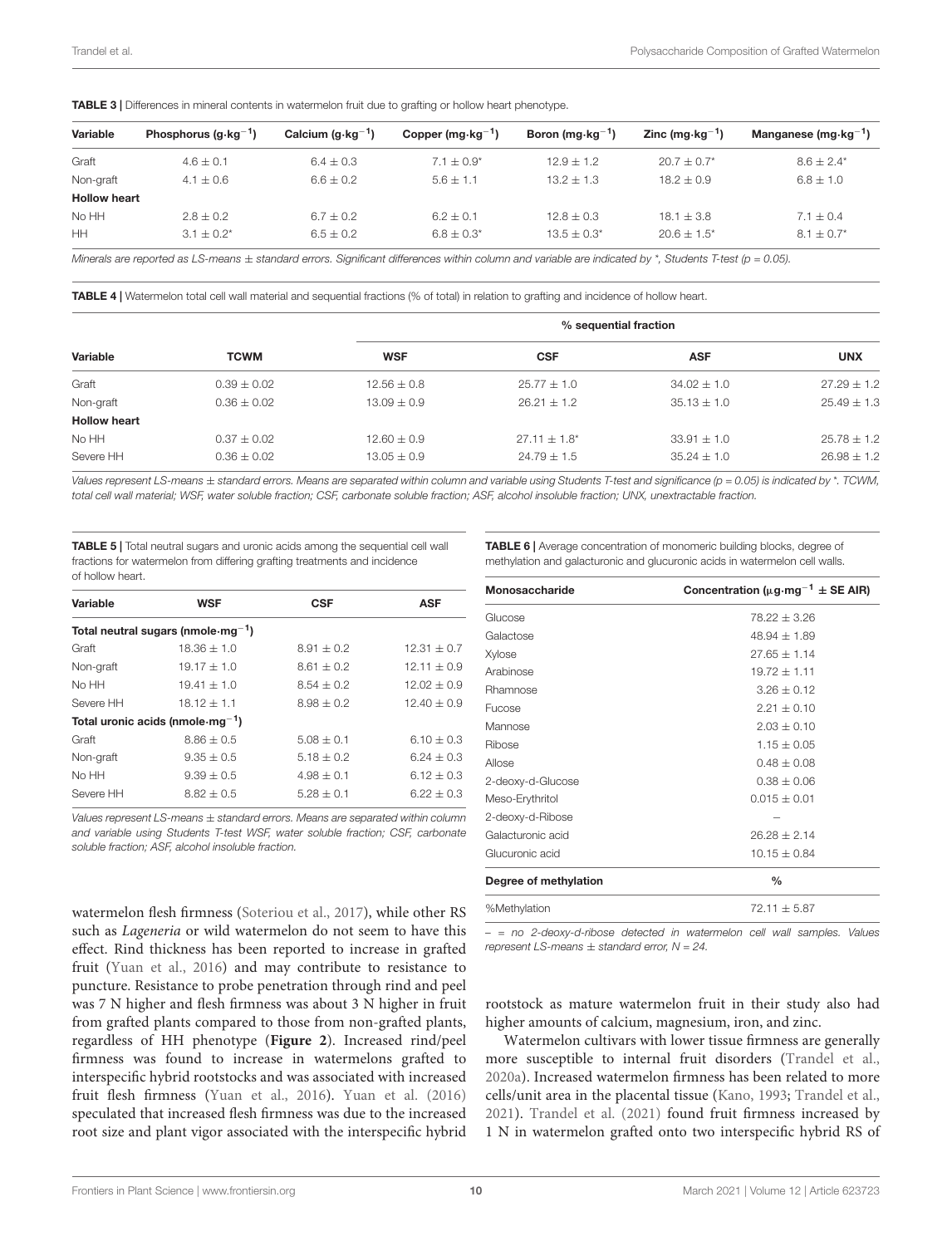

<span id="page-10-0"></span>"Carnivor" and "Kazako" compared to non-grafted fruit. Using confocal microscopy to assess watermelon flesh density and its relationship to firmness and HH, cell area decreased with increasing HH severity in fruit when grown without grafting or on "Carnivor" RS. Results were the opposite for fruit from plants grafted to Laginaria siceraria RS, and average cell size was largest [\(Trandel et al.,](#page-17-21) [2021\)](#page-17-21). These results suggest that increased firmness may decrease the tension imposed on the placental tissue, ultimately decreasing middle lamella separation, leading to smaller intracellular air spaces, and less development of HH.

#### Sugar and Phytonutrient Composition in Grafted Watermelon With and Without Hollow Heart

Aside from watermelon's delicious flavor, the fruit is rich in carotenoids and citrulline, providing nutritional and bioactive benefits [\(Kong et al.,](#page-16-19) [2017\)](#page-16-19). Increased sugars, citrulline, and lycopene in fruit from watermelon grafted on interspecific hybrid rootstocks have been reported in some studies [\(Davis et al.,](#page-16-20) [2008;](#page-16-20) [Soteriou et al.,](#page-17-3) [2014\)](#page-17-3). These increases may depend on location of the study, environmental conditions, and relative ripeness. Grafting to an interspecific hybrid RS will delay ripening by 5–7 days compared to non-grafted fruit [\(Fallik and Ilic,](#page-16-21) [2014\)](#page-16-21). This delay is thought to be from the stress and healing of the graft union, leading to a 3–5 days delay in flower production that is carried through ripening [\(Kyriacou et al.,](#page-16-22) [2016\)](#page-16-22).

Fruit soluble solids content is the primary indicator of fruit ripeness, and pH is another indicator, with watermelon considered ripe between pH values of 5.0–5.5 [\(Corey and](#page-16-23) [Schlimme,](#page-16-23) [1988;](#page-16-23) [Soteriou et al.,](#page-17-3) [2014;](#page-17-3) [Kyriacou et al.,](#page-16-22) [2016\)](#page-16-22). Watermelon fruit in our study were fully ripe, as indicated by pH values near 5.5 for grafted and non-grafted samples (**[Table 1](#page-6-0)**). A soluble solids content greater than 8% is commonly used as a benchmark for ripe watermelon [\(Kyriacou et al.,](#page-16-24) [2018\)](#page-16-24), and was about 12% in all fruit in this experiment. In watermelon, SSC is primarily from the soluble sugars sucrose, glucose, and fructose [\(Fall et al.,](#page-16-14) [2019\)](#page-16-14). Total sugars, glucose, sucrose, and fructose did not differ with HH or graft (**[Table 2](#page-8-0)**). When sucrose was calculated as percent of total sugars, no differences were seen with grafting although fruit with HH were found to be higher in % sucrose than fruit without HH (**[Table 2](#page-8-0)**). During fruit ripening, sucrose is the main carbohydrate accumulating as glucose and fructose decrease [\(Kyriacou et al.,](#page-16-24) [2018\)](#page-16-24). Sucrose accumulation occurs during ripening via sucrose phosphate synthase and sucrose synthase activities and decreased acid invertase activity [\(Yativ et al.,](#page-18-4) [2010;](#page-18-4) [Kyriacou et al.,](#page-16-24) [2018\)](#page-16-24). The increased proportion of sucrose in HH fruit without a concomitant increase in overall sugars indicates a directed enzyme activity, possibly in response to HH development.

A full red coloration in watermelon is an indicator of quality. The red pigment is from lycopene and color development begins in the locular regions shortly after cell division ends and extends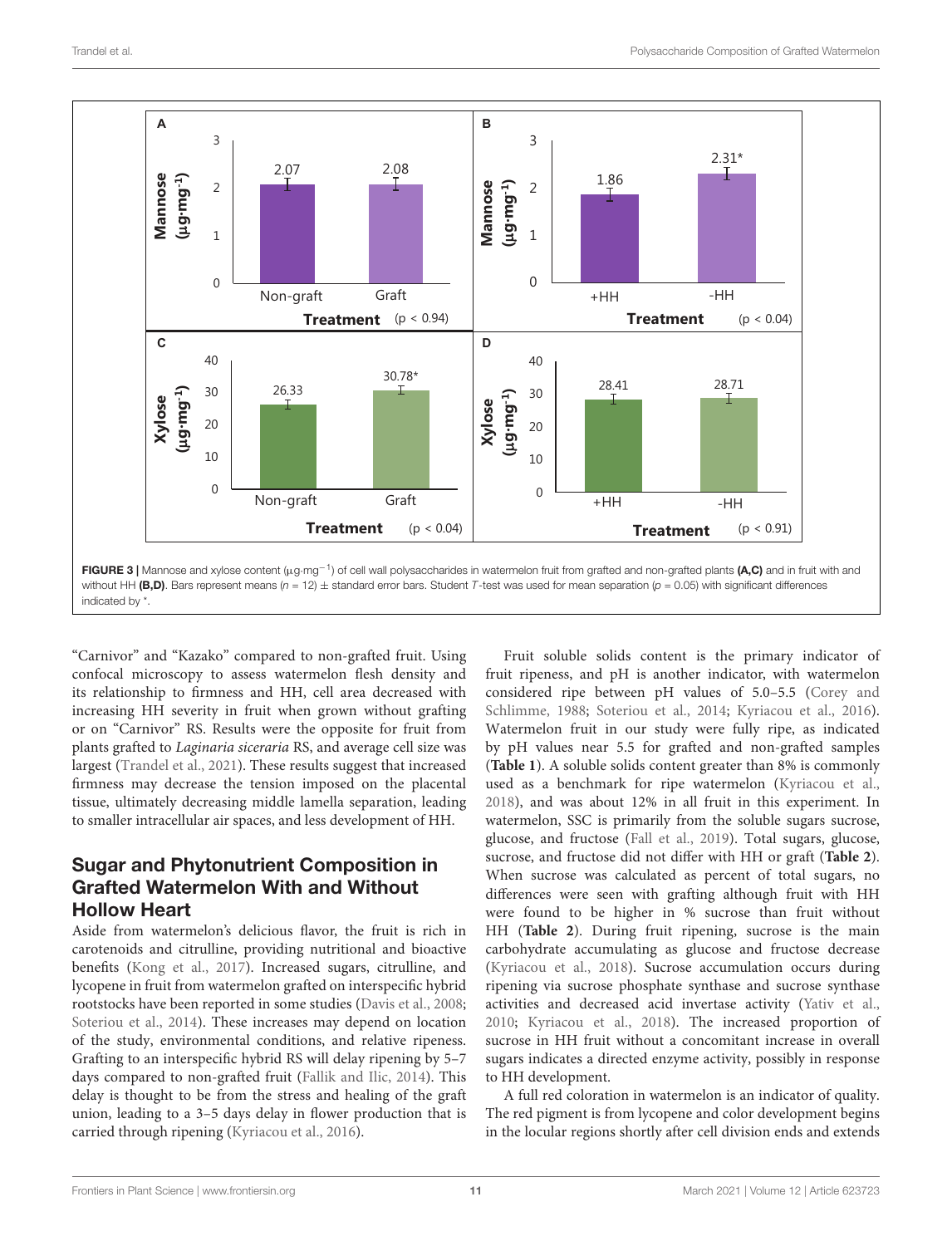<span id="page-11-0"></span>TABLE 7 | Estimated concentrations of watermelon cell wall polysaccharide linkages residues.

| Linkage residue              | Average concentration ( $\mu$ g·mg <sup>-1</sup> ± SE AIR) | Tentative polysaccharide class            |
|------------------------------|------------------------------------------------------------|-------------------------------------------|
| $3,4-Gal(p)$                 | $3.74 \pm 0.43$                                            | AG I                                      |
| 3-Ara(f)                     | $0.63 \pm 0.07$                                            |                                           |
| $4,6-Gal(p)$                 | $1.21 \pm 0.11$                                            |                                           |
| $3-Gal(p)$                   | $1.02 \pm 0.16$                                            | AG II                                     |
| $2 - Rha(p)$                 | $0.32 \pm 0.04$                                            | RG I                                      |
| $2,3,4 - Rha(p)$             | $0.16 \pm 0.05$                                            | RG II                                     |
| $2,3,4$ -Fuc(p)              | $0.06 \pm 0.02$                                            |                                           |
| $4 - Xyl(p)$                 | $0.39 \pm 0.07$                                            | HX                                        |
| $t$ -Fuc $(p)$               | $0.33 \pm 0.05$                                            |                                           |
| $2,3-Man(p)$                 | $0.25 \pm 0.10$                                            | HM                                        |
| $2,4-Man(p)$                 | $0.46 \pm 0.04$                                            |                                           |
| $4,6$ -Man(p)                | $0.13 \pm 0.19$                                            |                                           |
| t-Xyl(p)                     | $2.08 \pm 0.29$                                            | XG                                        |
| $2-Gal(p)$                   | $0.16 \pm 0.03$                                            |                                           |
| $2,3,4-XyI(p)$               | $0.20 \pm 0.01$                                            |                                           |
| $2,4-Gal(p)$                 | $0.22 \pm 0.05$                                            | HG                                        |
| $6 - Glc(p)$                 | $5.35 \pm 0.49$                                            | Mixed linked $\beta$ -glycans             |
| $3,4,6$ -Glc(p)              | $0.99 \pm 0.14$                                            |                                           |
| $3-Glc(p)$                   | $0.19 \pm 0.02$                                            |                                           |
| $2-Glc(p)$                   | $0.17 \pm 0.01$                                            |                                           |
| $2,3-Glc(p)$                 | $0.06 \pm 0.01$                                            |                                           |
| $4-Glc(p)$                   | $37.91 \pm 3.45$                                           | Cellulose, XG, and mixed linked β-glycans |
| $4-Gal(p)$                   | $15.97 \pm 1.65$                                           | AG I & II and RG I & II                   |
| $6-Gal(p)$                   | $0.22 \pm 0.04$                                            |                                           |
| $t$ -Glc $(p)$               | $1.04 \pm 0.08$                                            | AG I & II, HX, and RG II                  |
| $2 - Ara(f)$                 | $0.12 \pm 0.03$                                            |                                           |
| 5-Ara(f)                     | $4.72 \pm 0.43$                                            |                                           |
| t-Ara(f)                     | $2.59 \pm 0.21$                                            | AG I & II, HM, and XG                     |
| $t-Gal(p)$                   | $0.78 \pm 0.08$                                            | XG, AG II, and RG I & II                  |
| $3,4$ - $Fuc(p)$             | $0.32 \pm 0.04$                                            | RG II and XG                              |
| $2,3,4-Ara(p)$               | $0.08\pm0.01$                                              | AG and AG protein                         |
| $2,5$ -Ara $(f)$             | $0.55 \pm 0.08$                                            | Arabinan                                  |
| $3,4,6$ -Gal(p)              | $1.46 \pm 0.13$                                            | Unknown                                   |
| $2,4,6$ -Glc(p)              | $0.18 \pm 0.03$                                            |                                           |
| Uronic acid linkage residues |                                                            |                                           |
| $t$ -Glc $A(p)$              | $0.08 \pm 0.01$                                            | RG II                                     |
| t-GalA(p)                    | $0.07 \pm 0.01$                                            | HG, RG I, and II                          |
| 4-GalA(p)                    | $1.29 \pm 0.13$                                            |                                           |
| $4 - GlcA(p)$                | $2.19 \pm 0.19$                                            |                                           |
| $3,4-GalA(p)$                | $0.25 \pm 0.03$                                            | RG I and II                               |
| $4,6$ -GalA(p)               | $0.06 \pm 0.01$                                            | AG I linked to HG                         |

Values represent LS-means of partially methylated alditol acetates  $\pm$  SE. AG, arabinogalactan; RG, rhamnogalacturonan; HX, heteroxylan; HM, heteromannan; XG, xylogalacturonan.

progressively to 43–45 days after pollination [\(Kyriacou et al.,](#page-16-24) [2018\)](#page-16-24). Lycopene content has been reported to increase, decrease, or remain unchanged in watermelon grafted to interspecific rootstocks, when care has been taken to select fruit of similar ripeness to those from non-grafted plants [\(Kong et al.,](#page-16-19) [2017\)](#page-16-19). Results from this study suggest the interspecific hybrid RS "Carnivor" did not up or down regulate lycopene content and HH did not compromise phytonutrient quality (**[Table 2](#page-8-0)**).

Citrulline is a potent osmolyte and radical scavenger against drought/salt stress in plants [\(Akashi et al.,](#page-15-1) [2001\)](#page-15-1) as well as an

intermediate in the human nitric oxide system. In studies done with 14 and 56 watermelon cultivars, no correlation was found with watermelon type (e.g., open-pollinated and hybrid cultivars) and citrulline content [\(Rimando and Perkins-Veazie,](#page-17-22) [2005;](#page-17-22) [Kyriacou et al.,](#page-16-24) [2018\)](#page-16-24). Results have been inconclusive regarding citrulline content and watermelon grafting as some rootstockscion combinations have been shown to increase citrulline content [\(Davis et al.,](#page-16-20) [2008\)](#page-16-20) or have no effect with grafting [\(Aslam](#page-15-2) [et al.,](#page-15-2) [2020\)](#page-15-2). In our study, citrulline did not change substantially either with grafting or hollow heart (**[Table 2](#page-8-0)**).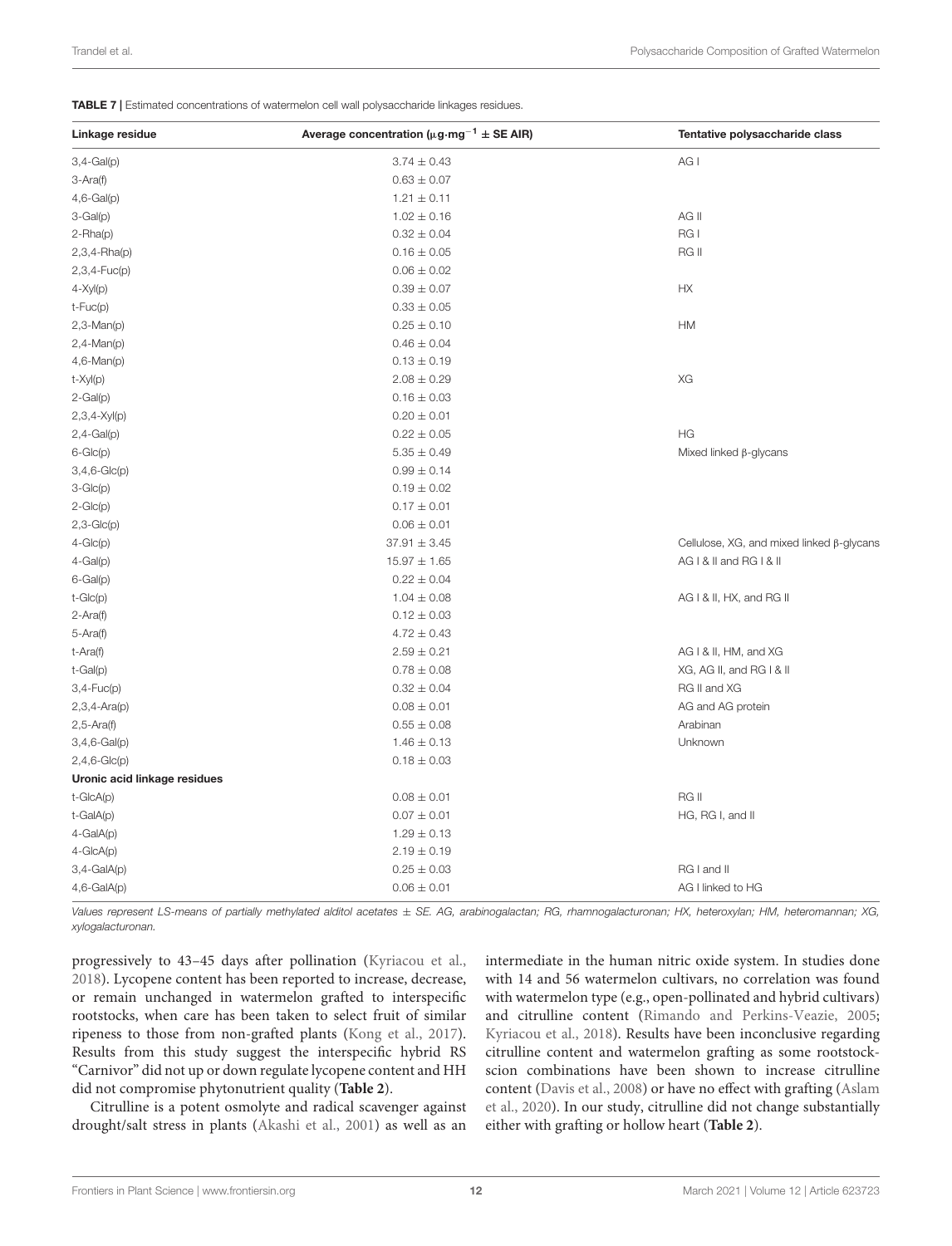

# <span id="page-12-0"></span>Graft and Hollow Heart Effects on Fruit Minerals

When watermelon is grafted with a compatible rootstock and a vigorous root system is adopted, plants absorb and shuttle mineral nutrients more efficiently than non-grafted watermelon [\(Ruiz et al.,](#page-17-23) [1997;](#page-17-23) [Martinez-Ballesta et al.,](#page-17-24) [2010\)](#page-17-24). Likewise, the cell wall can also play a role in mineral shuttling and is responsible for the movement of metal cations into cellular organelles [\(Yang](#page-17-25) [et al.,](#page-17-25) [2018\)](#page-17-25). Due to increased water and nutrient uptake from watermelon grafting, the cell wall may readily transport copper, manganese and zinc through the cell wall into storage organelles [\(Ruiz et al.,](#page-17-23) [1997;](#page-17-23) [Martinez-Ballesta et al.,](#page-17-24) [2010\)](#page-17-24), and may have accounted for the significant increase of these minerals in fruit from grafted plants in our study (**[Table 3](#page-9-0)**).

Fruit with and without HH differed in mineral content (**[Table 3](#page-9-0)**). Phosphorus aids plant growth and its distribution is affected by sink to source relationships. Phosphorus content in plant tissues can influence fruit quality attributes, as found for increased soluble solids content in strawberries [\(Cao et al.,](#page-16-25) [2015\)](#page-16-25). Strawberry fruit are a strong sink organs and fruit with higher P have enhanced sugar transport from leaf to fruit [\(Cao et al.,](#page-16-25) [2015\)](#page-16-25). Higher P content found in watermelon with HH may indicate high sugar enzyme activity suggesting that increases in P increase sucrose synthase activity.

Boron is essential throughout the plant and is responsible for boron-bridging and dimerization of RG II. Boron generates a covalent bridge between pectin molecules and decreases cell wall porosity by modifying biochemical properties of the cell wall [\(Chormova and Fry,](#page-16-26) [2015\)](#page-16-26). While the major sites of mineral accumulation for copper, manganese and zinc are in the chloroplast, vacuole and cytoplasm, the cell wall controls heavy metal uptake and storage [\(Printz et al.,](#page-17-26) [2016\)](#page-17-26). It is possible that the increased boron, zinc and manganese in fruit with HH may be from storage in fruit cells or a change in metal transport mechanisms in the cell wall [\(Printz et al.,](#page-17-26) [2016\)](#page-17-26). Increased minerals found in fruit from grafted plants might result

indirectly from increased water and nutrient uptake from the roots (**[Table 3](#page-9-0)**).

### Total Pectin Content and Fruit Textural **Characteristics**

Watermelon tissue firmness is attributed to the strength and intercellular connections of the primary cell wall [\(Brummell,](#page-16-6) [2006\)](#page-16-6). Pectin is the most abundant polymer in the middle lamella and regulates intercellular adhesion [\(Paniagua et al.,](#page-17-27) [2017\)](#page-17-27). The solubilization of pectin varies greatly and fruit with a crisp texture, like watermelon, have a low degree of pectin depolymerization and solubilization when ripe [\(Brummell,](#page-16-6) [2006;](#page-16-6) [Soteriou et al.,](#page-17-4) [2017\)](#page-17-4).

Despite the significant increase in heart tissue firmness (**[Figure 2A](#page-7-0)**), no differences were seen in total cell wall material or sequential pectic fractions (%) with grafting treatment (**[Table 4](#page-9-1)**). [Soteriou et al.](#page-17-4) [\(2017\)](#page-17-4) speculated that increased fruit tissue firmness could be elicited by an increase in cytokinin production from the grafting rootstock. Rootstock grafts promote plant growth via synthesis and translocation of cytokinin and gibberellin. Recently, an upregulation of cytokinin was found in watermelon grafted to squash RS, promoting the movement of this hormone from the RS to the scion and subsequent fruit [\(Liu et al.,](#page-16-27) [2016\)](#page-16-27). Cytokinin is generally synthesized in the roots and mediates local and longdistant signaling that influences fruit qualities by increasing cell division [\(Srivastava and Handa,](#page-17-28) [2005\)](#page-17-28). Increases in cell division are related to an increased number of cells/unit area and may be associated with textural changes [\(Kano,](#page-16-4) [1993\)](#page-16-4). Grafting onto interspecific hybrid RS has been found to increase root vigor and root dry weight 14 d after pollination compared to non-graft controls [\(Yuan et al.,](#page-18-3) [2016\)](#page-18-3). This vigor may further promote the differences in fruit quality from increased nutrient shuttling and/or changes in cytokinin response between grafted and non-grafted watermelon in this study.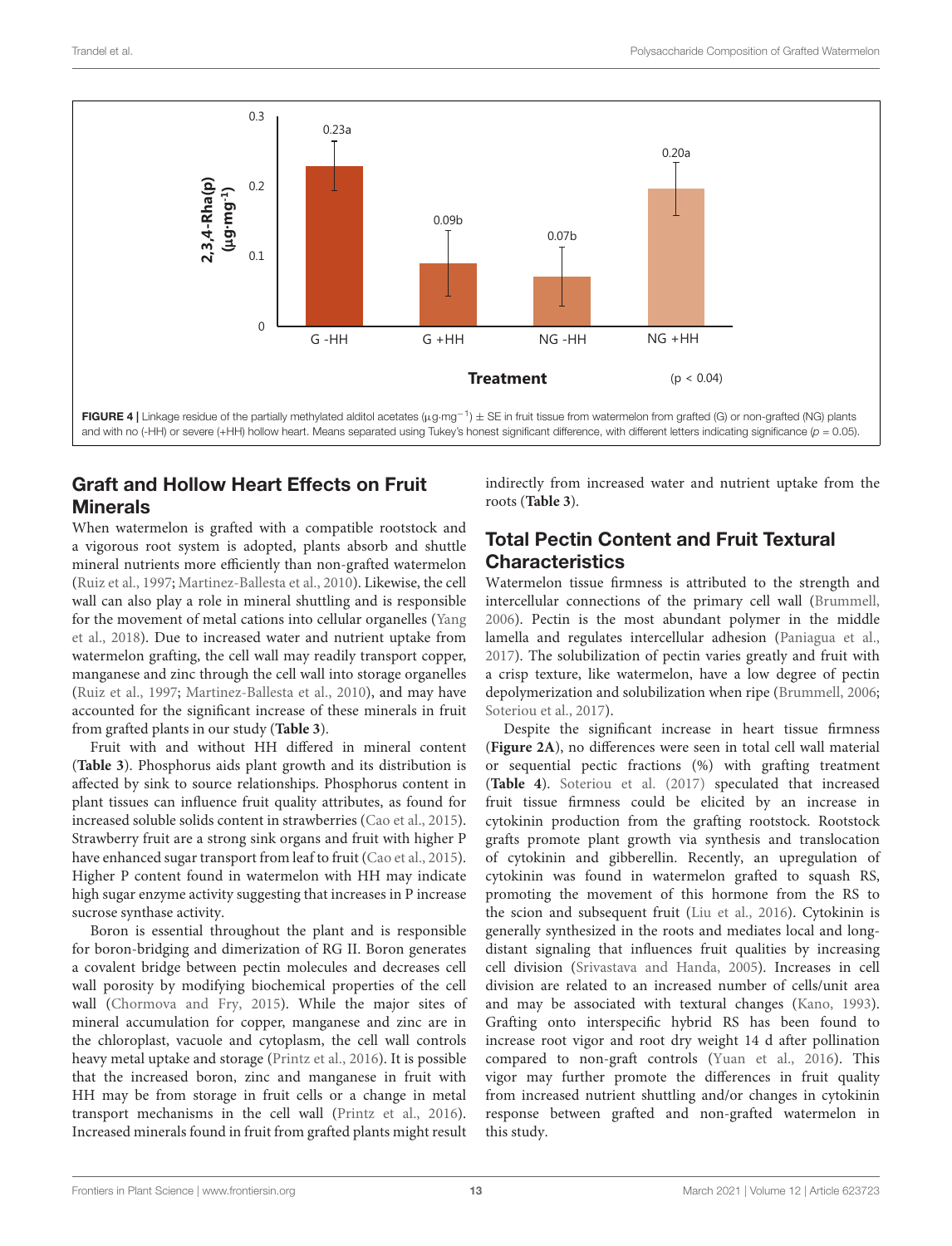The %WSF was lowest compared to the %CSF and %ASF, which is comparable to what [Soteriou et al.](#page-17-4) [\(2017\)](#page-17-4) found in fruit grafted to interspecific hybrid rootstocks and non-grafted watermelon. Similarly, in other crops like strawberry and apple, %WSF was lowest compared to all other fractions [\(Yu et al.,](#page-18-5) [1996;](#page-18-5) [Ng et al.,](#page-17-6) [2013\)](#page-17-6), while in blueberry all sequential fractions were similar [\(Lin et al.,](#page-16-28) [2019\)](#page-16-28). Water soluble fractions yield pectins in the plant cell wall that are freely bound and soluble in the apoplast [\(Paniagua et al.,](#page-17-10) [2014\)](#page-17-10). Consistent with our findings, [Soteriou](#page-17-4) [et al.](#page-17-4) [\(2017\)](#page-17-4) found no differences in the %WSF in fruit from homeografted, non-grafted and heterografted plants, suggesting a limited association between WSF and tissue firmness. Total neutral sugars were highest in the WSF at 18.76 nmole·mg−<sup>1</sup> compared to all other pectic fractions and neutral sugars were higher compared to total uronic acids (**[Table 5](#page-9-2)**). Polysaccharides such as XG and RG I and II have neutral sugar side chains. Increases in total neutral sugars in WSF may be due to the pectic sidechains solubilizing in the apoplast of intact cell walls [\(Redgwell et al.,](#page-17-29) [1992\)](#page-17-29).

The %CSF was found to differ only in watermelons with the HH disorder (**[Table 4](#page-9-1)**) and was higher in fruit without HH (27.1%) compared to those with HH (24.8%). Carbonate soluble fractions are enriched in de-esterified pectin covalently bound to the cell wall [\(Paniagua et al.,](#page-17-10) [2014\)](#page-17-10), HG [\(Mohnen,](#page-17-30) [2008;](#page-17-30) [Paniagua](#page-17-10) [et al.,](#page-17-10) [2014;](#page-17-10) [Soteriou et al.,](#page-17-4) [2017\)](#page-17-4), and RG I [\(Paniagua et al.,](#page-17-10) [2014\)](#page-17-10). Fruit with HH may have lower enrichments of RG I and HG. Loss of arabinan and galactan side chains from RG I may further contribute to increased solubilization of CSF in fruit without HH [\(Zywinska et al.,](#page-18-6) [2005\)](#page-18-6). Carbonate soluble fractions extracted with calcium or sodium carbonate have previously been found to have higher total neutral sugar concentrations compared to total uronic acids. In this study, neutral sugars from CSF were 8.76 nmole·mg−<sup>1</sup> compared to 5.15 nmole·mg−<sup>1</sup> total uronic acids (**[Table 5](#page-9-2)**). These results suggest CSF from grafted watermelon may have high amounts of RG I [\(Paniagua et al.,](#page-17-10) [2014;](#page-17-10) [Soteriou et al.,](#page-17-4) [2017\)](#page-17-4).

Alkali soluble fractions are derived from matrix glycans tightly attached to the cell wall via hydrogen bonds and are generally the hardest to solubilize [\(Brummell and Harpster,](#page-16-5) [2001\)](#page-16-5). These fractions are also considered to have a low degree of methylesterification [\(Gawkowska et al.,](#page-16-29) [2019\)](#page-16-29) and high polyuronide (uronic acid) concentrations [\(Soteriou et al.,](#page-17-4) [2017\)](#page-17-4). In this experiment, ASF were highest compared to all other pectic fractions but had no discernable treatment differences. The ASF also had higher total neutral sugars (12.21 nmole·mg−<sup>1</sup> ) compared to total uronic acids (6.17 nmole·mg−<sup>1</sup> ) (**[Tables 4](#page-9-1)**, **[5](#page-9-2)**). Arabinose and galactose were found in high amounts in ASF from apple. Similarly, these neutral sugars are found in high concentrations in watermelon [\(Brummell,](#page-16-6) [2006;](#page-16-6) [Soteriou et al.,](#page-17-4) [2017\)](#page-17-4) accounting for higher total neutral sugars compared to uronic acids.

#### Role of Neutral Sugar Composition in Watermelon Cell Wall Polysaccharides

Neutral sugars and galacturonic and glucuronic acids are the monomeric building blocks forming complex polysaccharide networks. The net change or loss of specific monosaccharides have been linked to fruit ripening characteristics in strawberry, beet, tomato, stonefruit, melon, starfruit, and watermelon [\(Brummell,](#page-16-6) [2006;](#page-16-6) [Karakurt et al.,](#page-16-10) [2008;](#page-16-10) [Petkowicz et al.,](#page-17-31) [2016;](#page-17-31) [Broxterman and Schols,](#page-16-30) [2018\)](#page-16-30).

In this experiment, 12 neutral sugars were analyzed, and average concentrations are reported in **[Table 6](#page-9-3)**. Previous research on watermelon focused on the mol% of only the major monosaccharide building blocks [\(Yu and Mort,](#page-18-7) [1996;](#page-18-7) [Brummell,](#page-16-6) [2006\)](#page-16-6). [Karakurt et al.](#page-16-10) [\(2008\)](#page-16-10) found 95% of the watermelon matrix glycans consisted of 40% glucose, 30% xylose, 15% arabinose, and 14% galactose. Likewise, monosaccharides in highest content in this study were glucose (78.22  $\mu$ g·mg<sup>-1</sup>), galactose (48.49  $\mu$ g·mg<sup>-1</sup>), xylose (27.65  $\mu$ g·mg<sup>-1</sup>) and arabinose (19.76  $\mu$ g·mg<sup>-1</sup>), respectively.

Among the major monosaccharides identified in watermelon, galactose is a structural component of the backbone in pectin and is a major constituent in arabinogalacto-proteins and RG I and II [\(Jimenez et al.,](#page-16-31) [2001;](#page-16-31) [Kruger et al.,](#page-16-32) [2008;](#page-16-32) [Pogosyn et al.,](#page-17-32) [2013\)](#page-17-32). High concentrations of galactose are expected in watermelon, as this sugar is present in many pectic polysaccharides. Glucose increases in the cell wall as plant and fruit parts ripen [\(Jimenez](#page-16-31) [et al.,](#page-16-31) [2001\)](#page-16-31), and is a monomeric building block in cellulose, hemicellulose and RG [\(Pettolino et al.,](#page-17-11) [2012;](#page-17-11) [Chormova and Fry,](#page-16-26) [2015\)](#page-16-26). Research on olive fruit suggests that increases in glucose are related to increases in RG II [\(Jimenez et al.,](#page-16-31) [2001\)](#page-16-31). Xylose is a major monosaccharide in the formation of XG, encompassing about 10% of plant cell wall pectins [\(Kruger et al.,](#page-16-32) [2008\)](#page-16-32). Xylose also plays a role in RG II side branches [\(Brummell,](#page-16-6) [2006;](#page-16-6) [Karakurt](#page-16-10) [et al.,](#page-16-10) [2008;](#page-16-10) [Kruger et al.,](#page-16-32) [2008\)](#page-16-32). Arabinose is known to be a pectic sugar primarily and is dominant in building type I and II arabinogalactans (AG), which attach to RG I and XG [\(Pogosyn](#page-17-32) [et al.,](#page-17-32) [2013;](#page-17-32) [Yang et al.,](#page-17-25) [2018\)](#page-17-25).

Higher amounts of galacturonic acid (GalA) (26.28  $\mu$ g·mg<sup>-1</sup>) were found compared to glucuronic acid (10.15) (**[Table 6](#page-9-3)**). [Coenen et al.](#page-16-33) [\(2007\)](#page-16-33) proposed a model for the pectic backbone that is made up of alternating HG and RG I with xylose as side chains. [Coenen et al.](#page-16-33) [\(2007\)](#page-16-33) found that HG was built of 81-117 GalA residues, while RG I was built of ∼20 GalA residues [\(Amos](#page-15-0) [and Mohnen,](#page-15-0) [2019\)](#page-15-0). Due to several polysaccharide backbones being built of GalA, high amounts were expected in watermelon cell walls. Glucuronic acid (GlcA) is expected to be found in lower amounts as it is found only in xylans (made up of 12 GlcA residues), AG backbones (1–8 GlcA residues) and RG II side chains (8–27 GlcA residues) [\(Chormova and Fry,](#page-16-26) [2015;](#page-16-26) [Leivas](#page-16-34) [et al.,](#page-16-34) [2015;](#page-16-34) [Amos and Mohnen,](#page-15-0) [2019\)](#page-15-0).

#### Differences in Neutral Sugars With Grafting or Hollow Heart Defect

No 2-deoxy-d-ribose was detected and monosaccharide concentrations of meso-erythritol, rhamnose, fucose, arabinose, 2-deoxy-d-glucose, allose, glucose, and galactose in fruit were similar with grafting and HH. However, differences were seen in mannose concentration; fruit with HH (3 µg·mg<sup>-1</sup>) had higher amounts compared to fruit without HH (2.31  $\mu$ g·mg<sup>-1</sup>), while no differences were seen in grafting treatments (**[Figures 3A,B](#page-10-0)**).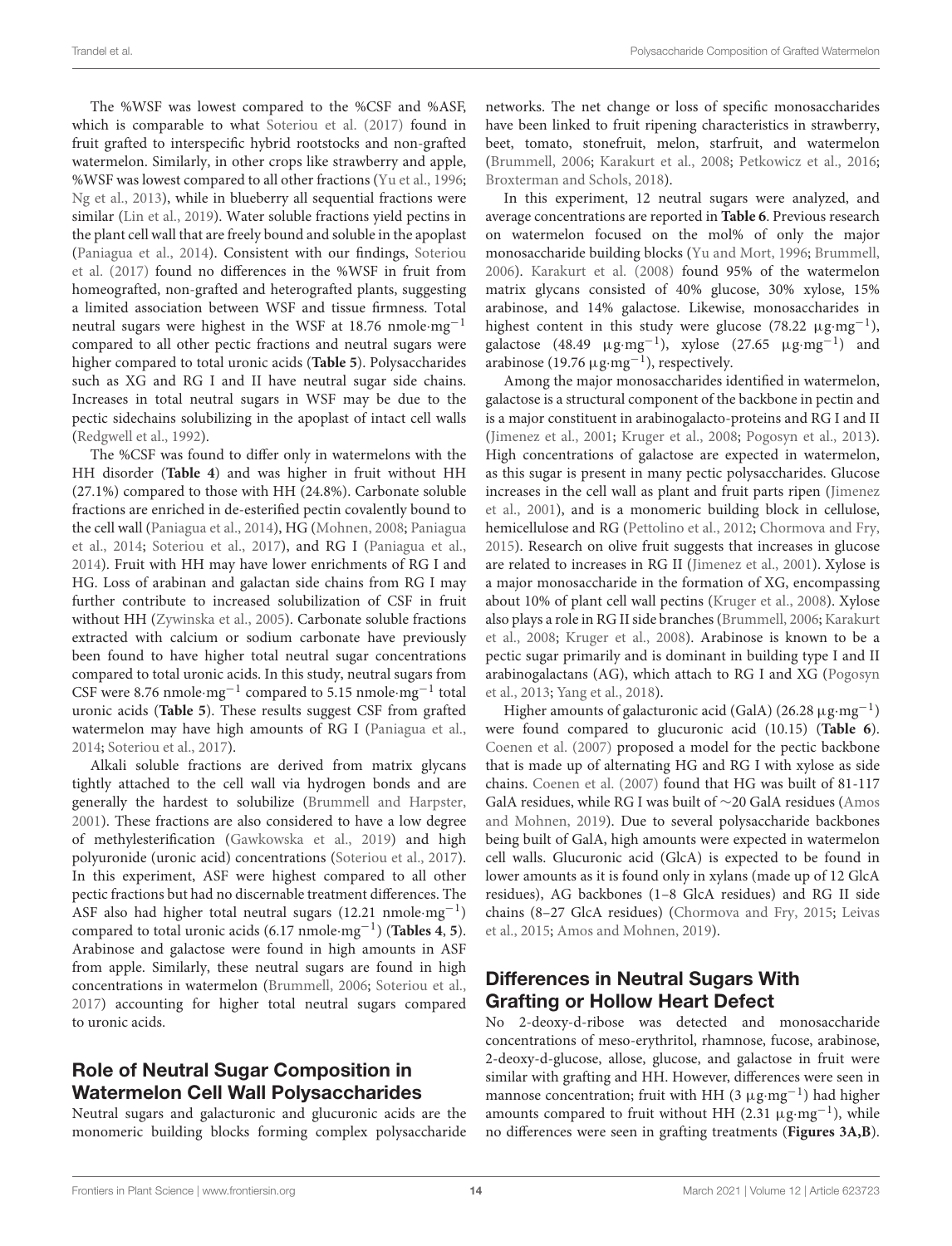Mannose is an important neutral sugar in both pectic and hemicellulosic polysaccharides. A key pectic polysaccharide, RG I, is highly branched and composed of the neutral sugars glucose, fucose, and mannose [\(Voragen et al.,](#page-17-33) [2009;](#page-17-33) [Erdmann do](#page-16-35) [Nascimento et al.,](#page-16-35) [2017\)](#page-16-35). Hemicelluloses such as heteromannan are composed of β-1,4-mannose residues and thus have mannose present in the polysaccharide structure [\(Hernandez-Gomez](#page-16-36) [et al.,](#page-16-36) [2015\)](#page-16-36). The increase of mannose in fruit with HH suggest either a change in RG I sidechain configuration or an increase of heteromannan.

Xylose concentration was lower in fruit from non-grafted plants (26.33 µg·mg−<sup>1</sup> ) compared to those from grafted plants (30.28 µg·mg−<sup>1</sup> ). Xylose is a critical monosaccharide that encompasses pectic polysaccharides such as the backbone of XG and side branches of RG II [\(Brummell,](#page-16-6) [2006;](#page-16-6) [Karakurt et al.,](#page-16-10) [2008;](#page-16-10) [Kruger et al.,](#page-16-32) [2008\)](#page-16-32). Xylose also plays a dominant role in heteroxylan, a hemicellulose composed of β-1,4-xylose residues [\(Hernandez-Gomez et al.,](#page-16-36) [2015\)](#page-16-36). The lower levels of xylose found in fruit from non-grafted plants imply that less XG or heteroxylan is present.

The degree of methylation (% methylation) has been associated with the rate of cell wall degradation in that higher % methylation is related to increased cell wall disassembly [\(Krall and McFeeters,](#page-16-37) [1998;](#page-16-37) [Lurie et al.,](#page-16-38) [2003\)](#page-16-38). Pectin can be demethylated and depolymerized by both enzymatic and nonenzymatic reactions in fruit and vegetables [\(Krall and McFeeters,](#page-16-37) [1998\)](#page-16-37). Extensive depolymerization of pectin and removal of neutral sugar side chains happens during fruit ripening [\(Brummell and Harpster,](#page-16-5) [2001\)](#page-16-5). Although fruit from grafted plants had increased tissue firmness, no significant differences in the degree of methylation were found relative to watermelon grafting treatment or HH phenotype. In this experiment, the % methylation was highly variable among individual watermelon, which may have influenced the ability to observe differences associated with grafting treatments and/or HH incidence.

### Linkage Assembly of Cell Wall **Constituents**

Methylation analysis offers a means to elucidate polysaccharide structure and investigate cell wall architecture [\(Pettolino](#page-17-11) [et al.,](#page-17-11) [2012\)](#page-17-11). Pectic polysaccharides participate in crosslinking interactions as linkage residues are added to terminal ends of polysaccharide chains to synthesize pectic constituents or to connect pectin with other cell wall networks [\(Amos and](#page-15-0) [Mohnen,](#page-15-0) [2019\)](#page-15-0). An advantage of determining monosaccharide composition via linkage assembly is the potential to identify the relative proportion of different polysaccharides in the cell walls from one single analysis [\(Pettolino et al.,](#page-17-11) [2012\)](#page-17-11). In our study, several new linkage residues were found in watermelon cell walls; some of the novel linkages identified include 3,4,6-Gal(p) and  $2,4,6$ -Glc $(p)$ .

Linkage residues found in highest concentration in these "Liberty" watermelon were  $4\text{-}Glc(p)$ ,  $4\text{-}Gal(p)$ ,  $6\text{-}Glc(p)$ ,  $5\text{-}$ Ara(f), 3,4-Gal(p), t-Ara(f), and t-Xyl(p), respectively (**[Table 7](#page-11-0)**). There was a significant interaction of graft by HH occurred for the linkage residue 2,3,4-Rha(p), which was lowest in fruit from

grafted plants with HH and in fruit from non-grafted plants without HH (**[Figure 4](#page-12-0)**). The relationship between 2,3,4-Rha(p) and HH phenotype is complex, and further research is needed to understand whether there is any biological significance in the different contents of this linkage.

Galactose linkages are known to play a dominant role in building specific polysaccharides such as AG I and II [\(Tan et al.,](#page-17-34) [2013;](#page-17-34) [Yamassaki et al.,](#page-17-35) [2018\)](#page-17-35) and HG. In this experiment, 4- Gal(p) and 3,4-Gal(p) were dominant linkages. Arbinogalactan I requires 4-Gal(p), 3,4-Gal(p), 4,6-Gal(p), and t-Ara(f) to build the polysaccharide [\(Pettolino et al.,](#page-17-11) [2012;](#page-17-11) [Tan et al.,](#page-17-34) [2013;](#page-17-34) [Leivas](#page-16-34) [et al.,](#page-16-34) [2015\)](#page-16-34), and all of these linkages were identified in our study. The high amounts of both 4-Gal(p) and 3,4-Gal(p) support the conclusion by [Redgwell et al.](#page-17-36) [\(1997\)](#page-17-36) that AG I is a dominant polysaccharide in watermelon fruit cell walls. While for AG II,  $3-Gal(p)$ ,  $6-Gal(p)$ ,  $2-Ara(f)$ , and  $3,4,6-Gal(p)$  are required, and all linkages were found in watermelon suggesting the presence of AG II. Arabinan, a hemicellulose, is composed of 5-Ara(f), 2,5-Ara(f), 3,5-Ara(f), and t-Ara(f) linkages [\(Durado et al.,](#page-16-39) [2006;](#page-16-39) [Pettolino et al.,](#page-17-11) [2012\)](#page-17-11). All of these arabinose linkages except 3,5- Ara(f) were found in this experiment and indicate that arabinan is another dominant hemicellulose in watermelon cell walls.

The highly abundant glucose linkages, like 4-Glc(p) and 6-Glc(p), are commonly derived from cellulose, HM or XG [\(Pettolino et al.,](#page-17-11) [2012\)](#page-17-11). The linkage residue 4,6-Glc(p) found in HM was not identified in this experiment; however, linkages of t-Gal(p), 4,6-Man(p), and 4-Glc(p) were present and indicate HM as another notable polysaccharide in watermelon. The linkage residue of 4-Xyl(p) was another dominant linkage in this experiment, and this linkage is quite common in heteroxylans, a type of hemicellulose [\(Pettolino et al.,](#page-17-11) [2012;](#page-17-11) [Kang et al.,](#page-16-40) [2018\)](#page-16-40). Heteroxylan is composed of additional linkage residues such as 2,3,4-Xyl(p), t-Ara(f), and t-GlcA in the polysaccharide structure, and all of these linkages were found watermelon. In Arabidopsis and dried distiller grains, the linkage t-Xyl(p) was found to make up hemicelluloses [\(Kang et al.,](#page-16-40) [2018\)](#page-16-40) and XG [\(Pettolino et al.,](#page-17-11) [2012\)](#page-17-11). Several XG linkages were identified in this experiment including  $4\text{-}Glc(p)$ ,  $2\text{-}Xyl(p)$   $2\text{-}Gal(p)$ , and  $t\text{-}Xyl(p)$ , suggesting the presence of XG in watermelon. It is likely that some of the  $4-\text{Glc}(p)$  is associated with XG while the majority of the  $4-\text{Glc}(p)$ could be attributed to cellulose. The relatively high abundance of  $6-\text{Glc}(p)$  along with detection of several other glucose linkages also signifies the presence of mixed linkage β-glycans [\(Coenen](#page-16-41) [et al.,](#page-16-41) [2006;](#page-16-41) [Pettolino et al.,](#page-17-11) [2012\)](#page-17-11).

# Cell Wall Analysis and Fruit Quality

Interesting and unexpected trends were found in watermelon cell walls in this study. Total pectin and cell wall composition data could not be linked directly to differences in fruit textural characteristics associated with grafting, suggesting other factors may be at play. In apples, fruit textural characteristics were linked to the cell wall by determining the degree of polymerization, enzymatic activity [endo-polygalacturonase (PG) and pectin methylesterase (PME)], tissue microstructure/middle lamella separation and molecular weight of pectin [\(Ng et al.,](#page-17-6) [2013\)](#page-17-6). Larger pectin molecules were associated with increased apple tissue firmness and pectin immunolabeling gave insight on cell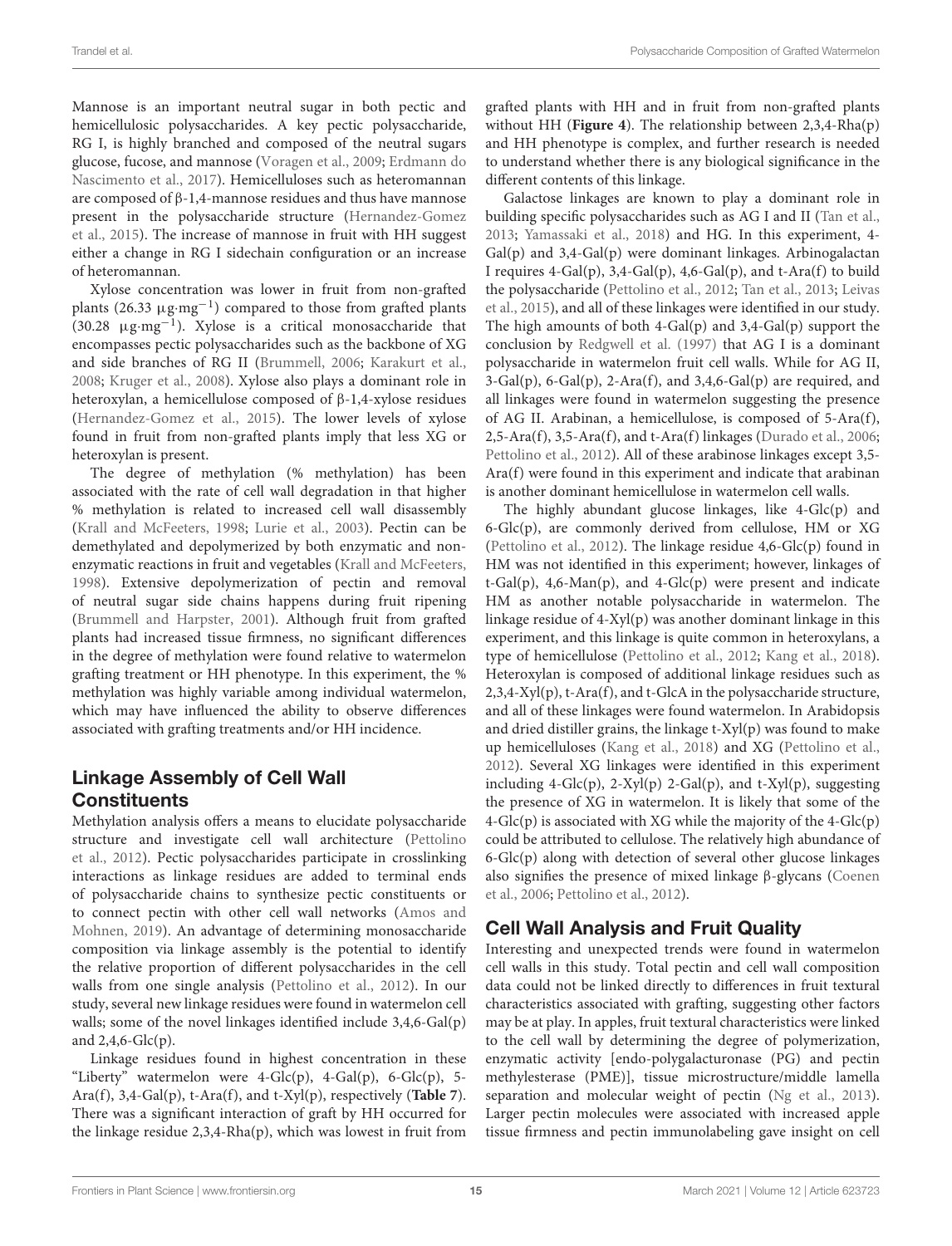adhesion, cell-to-cell loosening and middle lamella separation [\(Ng et al.,](#page-17-6) [2013;](#page-17-6) [Pose et al.,](#page-17-37) [2015\)](#page-17-37). Immunolabeling also indicated the type of HG within the middle lamella [\(Ng et al.,](#page-17-6) [2013\)](#page-17-6). These approaches may be useful in elucidating a cell wall-fruit texture connection in watermelon.

The degree of polymerization is similar to molecular weight analysis and can give insight on the number of residues within a polysaccharide chain [\(Pose et al.,](#page-17-37) [2015\)](#page-17-37). The degree of polymerization decreased as fruit firmness decreased in strawberry [\(Pose et al.,](#page-17-37) [2015\)](#page-17-37). Furthermore, enzymes such as PG are thought to depolymerize HG within stretches of unesterified galacturonic acid residues that are created by PME [\(Brummell](#page-16-5) [and Harpster,](#page-16-5) [2001;](#page-16-5) [Ng et al.,](#page-17-6) [2013\)](#page-17-6). In apple, increases in PME were related to decreases in highly esterified HG, while increases in PG were found to depolymerize pectin in the cell wall leading to softer fruit [\(Ng et al.,](#page-17-6) [2013\)](#page-17-6). Enzyme activity of PG and PME in watermelon following ethylene was not found to increase despite tissue softening [\(Brummell,](#page-16-6) [2006;](#page-16-6) [Karakurt and Huber,](#page-16-11) [2009\)](#page-16-11). However, assessing the degree of polymerization/molecular weight has not been done on grafted and non-grafted watermelon and may be useful in understanding fruit textural differences that are not associated with composition alone.

Rootstocks are known to have wide-ranging effects on the regulation of the scion and developing fruit. Watermelon grafted to squash rootstocks were found to differentially express up to 3,485 genes associated with primary and secondary metabolism [\(Liu et al.,](#page-16-27) [2016;](#page-16-27) [Soteriou et al.,](#page-17-4) [2017\)](#page-17-4). Of these genes, 20 to 47 microRNAs were significantly different in watermelon grafted onto bottle gourd compared to those grafted to interspecific hybrid RS [\(Liu et al.,](#page-16-27) [2016\)](#page-16-27). Moreover, more genes were differentially expressed in the watermelon grafted to interspecific hybrid squash (36 genes encoding pentatricopeptide repeat proteins and 13 WD40 repeating-containing proteins) compared to the bottle gourd RS [\(Liu et al.,](#page-16-27) [2016\)](#page-16-27). By analyzing microRNA in grafted and non-grafted plants, researchers may gain better insight as to the role of the rootstock and differences in textural properties between fruit from grafted or non-grafted plants.

#### **CONCLUSION**

Hollow heart is a serious internal defect found predominantly in triploid watermelon types and cannot be visually distinguished from normal fruit unless cut. In this study, HH was induced on demand by limiting pollen through reducing pollenizer plants in the field to 8% of total watermelon plants. Grafting a HH susceptible triploid cultivar to an interspecific hybrid rootstock increased fruit tissue firmness and decreased HH incidence. Although the presence of HH can cause load rejection,

#### **REFERENCES**

<span id="page-15-1"></span>Akashi, K., Miyake, C., and Yokoto, A. (2001). Citrulline, a novel compatible solute in drought-tolerant wild watermelon leaves, is an effiecent hydrolxyl scavenger. FEBS Lett. 508, 438–442. [doi: 10.1016/S0014-5793\(01\)03](https://doi.org/10.1016/S0014-5793(01)03123-4) [123-4](https://doi.org/10.1016/S0014-5793(01)03123-4)

HH did not compromise fruit quality (e.g., firmness, pH, ◦Brix and total sugar) or phytonutrient content in this study. Additionally, cell wall polysaccharide composition was not related to increased firmness in fruit from grafted plants. Total pectin from CSF was lowest in fruit with HH suggesting these fractions may be enriched in HG. Thirty-four cell wall linkage residues were identified in watermelon for the first time, and arabinan and AG I were found to be notable polysaccharides in watermelon cell walls. Since few differences were found with grafting and fruit textural characteristics, research on tissue microstructure, pectin immunolabeling, enzymatic activity, and degree of polymerization may help delineate the relationship of cell wall polysaccharides to fruit quality and rootstock influences on scion fruit firmness.

# DATA AVAILABILITY STATEMENT

All datasets generated for this study are included in the article/supplementary material, further inquiries can be directed to the corresponding author/s.

# AUTHOR CONTRIBUTIONS

MT conceived the experimental ideas, performed experiments, and summarized the data. MT, PP-V, and SJ wrote the final manuscript. JS provided information on how to induce hollow heart. JS and CG provided plant production advice. All authors contributed to the article and approved the submitted version.

#### FUNDING

This project was funded in whole by the National Institute of Food and Agriculture, United States Department of Agriculture-Specialty Crop Research Initiative Program (NIFA USDA-SCRI), Grant No. 2016-51181-25404.

#### ACKNOWLEDGMENTS

Full methodology for watermelon production, cell wall extraction, and optimization of methods for monosaccharide composition and linkage residue analysis can be found in the dissertation "Cell wall polysaccharides in grafted and non-grafted 'Liberty' watermelon with hollow heart" by MT. We thank Alex Long for help on the statistical analysis of field production and fruit quality.

- <span id="page-15-0"></span>Amos, R. A., and Mohnen, D. (2019). Critical review of plant cell wall matrix polysaccharide glycosyltransferase activities verified by heterologous protein expression. Front. Plant Sci. 10:915. [doi: 10.3389/fpls.2019.00915](https://doi.org/10.3389/fpls.2019.00915)
- <span id="page-15-2"></span>Aslam, A., Shengjie, Z., Xuqiang, L., Nan, H., and Wenge, L. (2020). Rootstock mediated transcriptional regulation of metabolism in grafted watermelon. Brazilian J. Biol. 1519, 1–12. [doi: 10.1590/1519-6984.223633](https://doi.org/10.1590/1519-6984.223633)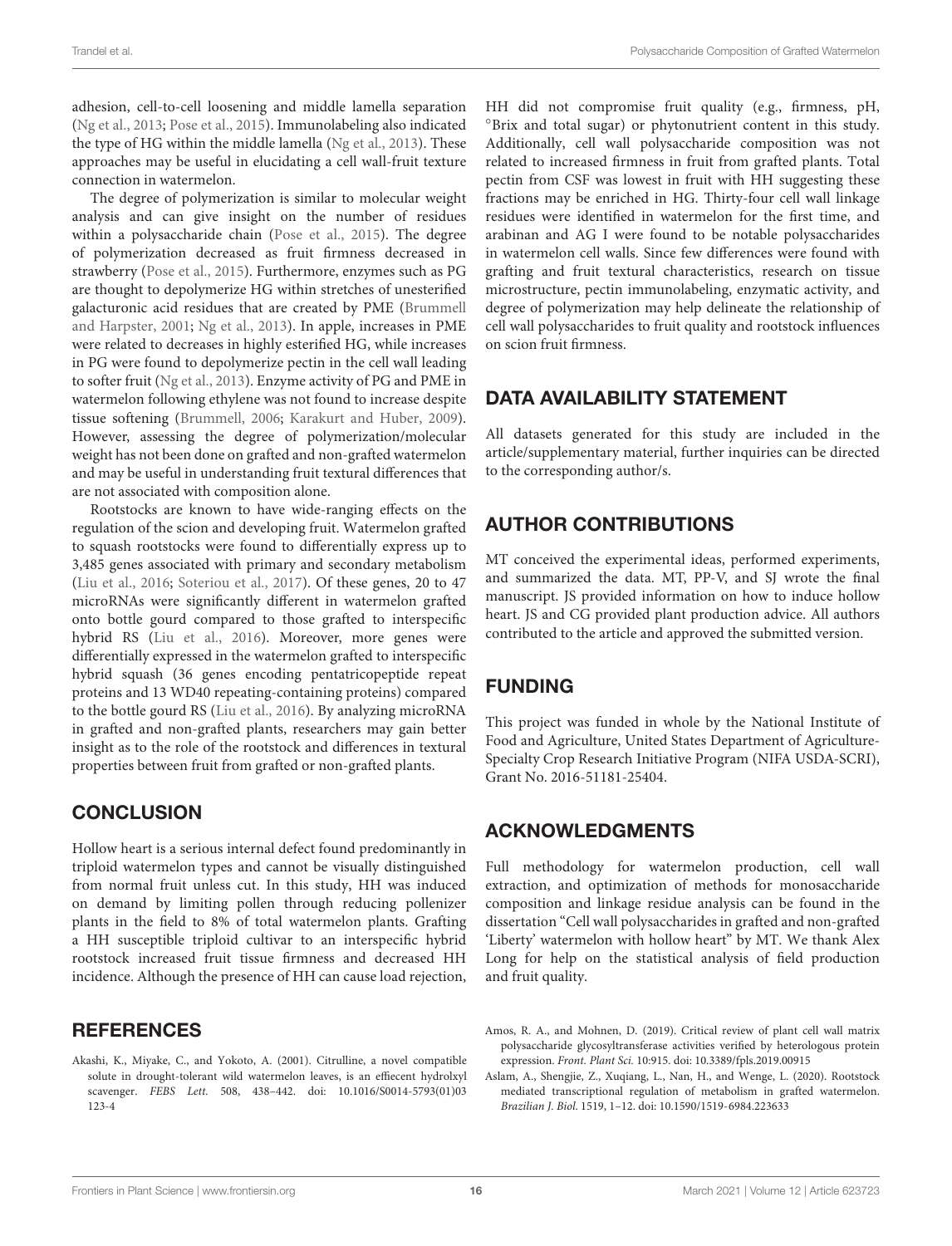- <span id="page-16-15"></span>Blumenkrantz, N., and Asboe-Hansen, G. (1973). New method for quantitative determination of Uronic Acids. Anal. Biochem. 54, 484–489. [doi: 10.1016/0003-](https://doi.org/10.1016/0003-2697(73)90377-1) [2697\(73\)90377-1](https://doi.org/10.1016/0003-2697(73)90377-1)
- <span id="page-16-30"></span>Broxterman, S., and Schols, H. (2018). Interactions between pectin and cellulose in plant cell walls. Carbohyd. Polymers 192, 263–272.
- <span id="page-16-6"></span>Brummell, D. A. (2006). Cell wall disassembly in ripening. Funct. Plant Biol. 33, 103–119. [doi: 10.1071/FP05234](https://doi.org/10.1071/FP05234)
- <span id="page-16-5"></span>Brummell, D. A., and Harpster, M. H. (2001). Cell wall metabolism in fruit softening and quality and its manipulation in transgenic plants. Plant Molec. Biol. 47, 311–340. [doi: 10.1023/A:1010656104304](https://doi.org/10.1023/A:1010656104304)
- <span id="page-16-25"></span>Cao, F., Guan, C., Dai, H., Li, X., and Zhang, Z. (2015). Soluble solids content is positively correlated with phosphorus content in ripening strawberry fruits. Sci. Hort. 195, 183–187. [doi: 10.1016/j.scienta.2015.09.018](https://doi.org/10.1016/j.scienta.2015.09.018)
- <span id="page-16-26"></span>Chormova, D., and Fry, S. C. (2015). Boron bridging of rhamnogalacturonan II is promoted in vitro by cationic chaperones, including polyhistidine and wall glycoproteins. New Phytol. 209, 241–251. [doi: 10.1111/nph.13596](https://doi.org/10.1111/nph.13596)
- <span id="page-16-33"></span>Coenen, G. J., Bakx, E. J., Verhoef, R. P., Schols, H. A., and Voragen, A. G. J. (2007). Identification of the connecting linkage between homo- or xylogalacturonan and rhamnogalacturonan type 1. Carbohydr. Polymers 70, 224–235. [doi: 10.](https://doi.org/10.1016/j.carbpol.2007.04.007) [1016/j.carbpol.2007.04.007](https://doi.org/10.1016/j.carbpol.2007.04.007)
- <span id="page-16-41"></span>Coenen, G. J., Bakx, E. J., Verhoef, R. P., Schols, H. A., and Vorgen, A. G. J. (2006). Identification of the connecting linkage between homo- or xylogalacturonan and rhamnogalacturonan type I. Carbohyd. Polymers 70, 224–235.
- <span id="page-16-23"></span>Corey, K. A., and Schlimme, D. A. (1988). Relationship of rind gloss and groundspot color to flesh quality of watermelon fruits during maturation. Sci. Hortic. 34, 211–214. [doi: 10.1016/0304-4238\(88\)90094-5](https://doi.org/10.1016/0304-4238(88)90094-5)
- <span id="page-16-7"></span>Daher, F. B., and Braybrook, S. A. (2015). How to let go: pectin and plant cell adhesion. Front. Plant Sci. 6:523. [doi: 10.3389/fpls.2015.00523](https://doi.org/10.3389/fpls.2015.00523)
- <span id="page-16-20"></span>Davis, A. R., Perkins-Veazie, P., Sakata, Y., Lopez-Galarza, S., Maroto, J. V., Lee, S. G., et al. (2008). Cucurbit Grafting. Critical Rev. Plant Sci. 27, 50–74. [doi:](https://doi.org/10.1080/07352680802053940) [10.1080/07352680802053940](https://doi.org/10.1080/07352680802053940)
- <span id="page-16-17"></span>Dittmar, P., Monks, M. W., and Schultheis, J. R. (2009). Maximum potential vegetative and floral production and fruit characteristics of watermelon pollenizers. HortScience 44, 59–63. [doi: 10.21273/HORTSCI.44.1.59](https://doi.org/10.21273/HORTSCI.44.1.59)
- <span id="page-16-39"></span>Durado, F., Cardoso, S. M., Silva, A. M. S., Gama, M., and Coimbra, M. A. (2006). NMR structural elucidation of the arabinana from Prunus dulcis immunobiological active pectic polysaccharides. Carbohyd. Polymers 66, 27–33. [doi: 10.1016/j.carbpol.2006.02.020](https://doi.org/10.1016/j.carbpol.2006.02.020)
- <span id="page-16-35"></span>Erdmann do Nascimento, G., Brochado Winnischofer, S. M., Ramirez, M. I., Iacomini, M., and Cortes Cordeiro, L. M. (2017). The influence of seet pepper pectin structural characteristics on cytokine secretion by THP-1 macrophages. Food Res. Int. 102, 588–594. [doi: 10.1016/j.foodres.2017.09.037](https://doi.org/10.1016/j.foodres.2017.09.037)
- <span id="page-16-14"></span>Fall, L. A., Perkins-Veazie, P., Ma, J., and McGregor, C. (2019). QTLs associated with flesh quality traits in an elite x elite watermelon population. Euphytica 215, 30–44. [doi: 10.1007/s10681-019-2356-y](https://doi.org/10.1007/s10681-019-2356-y)
- <span id="page-16-21"></span>Fallik, E., and Ilic, Z. (2014). Grafted vegetables – The influence of rootstock and scion on postharvest quality. Folia Hortic. 26, 79–90. [doi: 10.2478/fhort-2014-](https://doi.org/10.2478/fhort-2014-0008) [0008](https://doi.org/10.2478/fhort-2014-0008)
- <span id="page-16-16"></span>Fiacchino, D. C., and Walters, S. A. (2003). Influence of diploid pollenizer frequencies on triploid watermelon quality and yields. HortTechnology 13, 58–61. [doi: 10.21273/HORTTECH.13.1.0058](https://doi.org/10.21273/HORTTECH.13.1.0058)
- <span id="page-16-3"></span>Freeman, J., Miller, G. A., Olson, S. M., and Stall, W. M. (2007). Diploid watermelon pollenizer cultivars differ with respect to triploid watermelon yield. HortTechnology 17, 518–523. [doi: 10.21273/HORTTECH.17.4.518](https://doi.org/10.21273/HORTTECH.17.4.518)
- <span id="page-16-29"></span>Gawkowska, D., Ciesla, J., Zedunek, A., and Cybulska, J. (2019). Cross-linking of diluted alkali-soluble pectin from apple (Malus domestica fruit) in different acid-base conditions. Food Hydrocoll. 92, 285–292. [doi: 10.1016/j.foodhyd.2019.](https://doi.org/10.1016/j.foodhyd.2019.02.010) [02.010](https://doi.org/10.1016/j.foodhyd.2019.02.010)
- <span id="page-16-9"></span>Guo, S., Liu, J., Huang, M., Gong, G., He, H., Ren, Y., et al. (2011). Characterization of transcriptome dynamics during watermelon fruit development: sequencing, assembly, annotation and gene expression profiles. BMC Genomics 12:454. [doi:](https://doi.org/10.1186/1471-2164-12-454) [10.1186/1471-2164-12-454](https://doi.org/10.1186/1471-2164-12-454)
- <span id="page-16-8"></span>Harker, F. R., Redgwell, R. J., Hallet, I. C., Murray, S. H., and Carter, G. (1997). Texture of fresh fruit. Hortic. Rev. 20, 122–224. [doi: 10.1002/9780470650](https://doi.org/10.1002/9780470650646.ch2) [646.ch2](https://doi.org/10.1002/9780470650646.ch2)
- <span id="page-16-13"></span>Hassell, R., Memmott, F., and Liere, D. G. (2008). Grafting methods for watermelon production. HortScience 43, 1677–1679. [doi: 10.21273/HORTSCI.43.6.1677](https://doi.org/10.21273/HORTSCI.43.6.1677)
- <span id="page-16-36"></span>Hernandez-Gomez, M. C., Runavot, J. L., Guo, X., Bourot, S., Benians, T. A. S., Willats, W. C. T., et al. (2015). Heteromannan and heteroxylan polysaccharides display different dynamics during the elongation and secondary cell wall deposition phases of cotton fiber cell development. Plant Cell Phsiol. 56, 1786–1797. [doi: 10.1093/pcp/pcv101](https://doi.org/10.1093/pcp/pcv101)
- <span id="page-16-31"></span>Jimenez, V. A. O., Berumen-Varela, G., and Tiznado-Hernandez, R. F. V. (2001). Rhamnogalacturonan lyase: a pectin modification enzyme of higher plants. J. Food Agric. 30, 910–917. [doi: 10.9755/ejfa.2018.v30.i11.1858](https://doi.org/10.9755/ejfa.2018.v30.i11.1858)
- <span id="page-16-1"></span>Johnson, G. (2014). These Beautiful Watermelon Patterns are Driving Everyone Crazy. Available online at: [https://www.boredpanda.com/weird-watermelons](https://www.boredpanda.com/weird-watermelons-beautiful-hollow-heart/)[beautiful-hollow-heart/](https://www.boredpanda.com/weird-watermelons-beautiful-hollow-heart/) (accessed July 10, 2020).
- <span id="page-16-2"></span>Johnson, G. (2015). Research Finds Potential Cause of Hollow Heart Disorder in Watermelon. Available online at: [https://phys.org/news/2015-06-potential](https://phys.org/news/2015-06-potential-hollow-heart-disorder-watermelons.html)[hollow-heart-disorder-watermelons.html](https://phys.org/news/2015-06-potential-hollow-heart-disorder-watermelons.html) (accessed June 19, 2015).
- <span id="page-16-40"></span>Kang, J., Guo, Q., and Shi, Y. C. (2018). Molecular and conformational properties of hemicellulose fiber gum from dried distillers grains with solubles. Food Hydrocoll. 80, 53–59. [doi: 10.1016/j.foodhyd.2018.](https://doi.org/10.1016/j.foodhyd.2018.01.019) [01.019](https://doi.org/10.1016/j.foodhyd.2018.01.019)
- <span id="page-16-4"></span>Kano, Y. (1993). Relationship between the occurrence of hollowing in watermelon and the size and the number of fruit cells and intercellular air space. J. Japan Soc. Hortic. Sci. 62, 103–112.
- <span id="page-16-11"></span>Karakurt, Y., and Huber, D. J. (2009). Purification and partial characterization of xyloglucan-hydrolyzing enzymes from watermelon placental tissue. J. Sci. Food Agric. 89, 645–652. [doi: 10.1002/jsfa.3496](https://doi.org/10.1002/jsfa.3496)
- <span id="page-16-10"></span>Karakurt, Y., Muramatsu, N., Jeong, J., Hurr, B., and Huber, D. (2008). Matrix glycan depolymerization and xyloglucan endohydrase activity in ethylenetreated watermelon fruit. J. Sci. Food Agric. 88, 684–689.
- <span id="page-16-19"></span>Kong, Q., Yuan, J., Gao, L., Liu, P., Cao, L., Huang, Y., et al. (2017). Transcriptional regulation of lycopene metabolism mediated by rootstock during the ripening of grafted watermelons. Food Chem. 214, 406–411. [doi: 10.1016/j.foodchem.](https://doi.org/10.1016/j.foodchem.2016.07.103) [2016.07.103](https://doi.org/10.1016/j.foodchem.2016.07.103)
- <span id="page-16-37"></span>Krall, S. M., and McFeeters, R. F. (1998). Pectin hydrolysis: Effect of temperature, degree of methylation and calcium on hydrolysis rates. J. Agric. Food Chem. 46, 1311–1315. [doi: 10.1021/jf970473y](https://doi.org/10.1021/jf970473y)
- <span id="page-16-32"></span>Kruger, J., Sorensen, S. A., Harholt, J., Geshi, N., Sakuragi, Y., Moller, J., et al. (2008). Identification of xylogalacturonan xylosyltransferase involved in pectin biosynthesis in Arabidopsis. Plant Cell 20, 1289–1302. [doi: 10.1105/tpc.107.](https://doi.org/10.1105/tpc.107.050906) [050906](https://doi.org/10.1105/tpc.107.050906)
- <span id="page-16-24"></span>Kyriacou, M., Leskovar, D. I., Colla, G., and Rouphael, Y. (2018). Watermelon and melon fruit quality: the genotypic and agro-enviornmental factors implicated. Sci. Hort. 234, 393–408. [doi: 10.1016/j.scienta.2018.01.032](https://doi.org/10.1016/j.scienta.2018.01.032)
- <span id="page-16-22"></span>Kyriacou, M. C., Soteriou, G. A., Rouphal, Y., Siomos, A. S., and Gerasopoulos, D. (2016). Configuration of watermelon fruit quality in response to rootstockmediated harvest maturity and postharvest storage. J. Sci. Food Agric. 96, 2400–2409. [doi: 10.1002/jsfa.7356](https://doi.org/10.1002/jsfa.7356)
- <span id="page-16-34"></span>Leivas, C. L., Lacomini, M., and Cordeiro, L. M. C. (2015). Structural characterization of rhamnogalacturonan I-arabinan-type-I arabinogalactan macromolecule from starfruit (Averrhoa carambola L.). Carbohyd. Polymers 121, 224–230. [doi: 10.1016/j.carbpol.2014.12.034](https://doi.org/10.1016/j.carbpol.2014.12.034)
- <span id="page-16-0"></span>Levi, A., Thies, J. A., Wechter, P. W., and Farnham, M. (2014). USVL-360, a novel watermelon tetraploid germplasm line. HortScience 49, 354–357.
- <span id="page-16-28"></span>Lin, Z., PRRrhil, A., Hahn, M. G., and Wicker, L. (2019). Blueberry cell wall fractionation, characterization and glycome profiling. Food Hydrocolloids 90, 385–393. [doi: 10.1016/j.foodhyd.2018.12.051](https://doi.org/10.1016/j.foodhyd.2018.12.051)
- <span id="page-16-27"></span>Liu, N., Yang, J., Fu, X., Zhang, L., Tang, K., Guy, K., et al. (2016). Genomewide identification and comparative analysis of grafting-response mRNA in watermelon grafting onto bottle gourd and squash rootstocks by highthroughput sequencing. Mol. Genet. Genomics 291, 621–633. [doi: 10.1007/](https://doi.org/10.1007/s00438-015-1132-5) [s00438-015-1132-5](https://doi.org/10.1007/s00438-015-1132-5)
- <span id="page-16-12"></span>Liu, Q., Zhao, X., Brecht, J., Sims, C. A., Sanchez, T., and Dufault, N. (2017). Fruit quality of seedless watermelon grafted onto squash rootstocks under different production systems. J. Sci. Food Agri. 97, 4704–4711. [doi: 10.1002/jsfa.8338](https://doi.org/10.1002/jsfa.8338)
- <span id="page-16-38"></span>Lurie, S., Zhou, H. W., Lers, A., Sonego, L., Alexandrov, S., and Shomer, I. (2003). Study of pectin esterase and changes in pectin methylation and abnormal peach ripening. Plant Physiol. 119, 287–293. [doi: 10.1034/j.1399-3054.2003.00178.x](https://doi.org/10.1034/j.1399-3054.2003.00178.x)
- <span id="page-16-18"></span>Lyu, X., Chen, S., Liao, N., Liu, J., Yang, J., and Zhang, M. (2019). Characterization of watermelon anther and its program death associated events during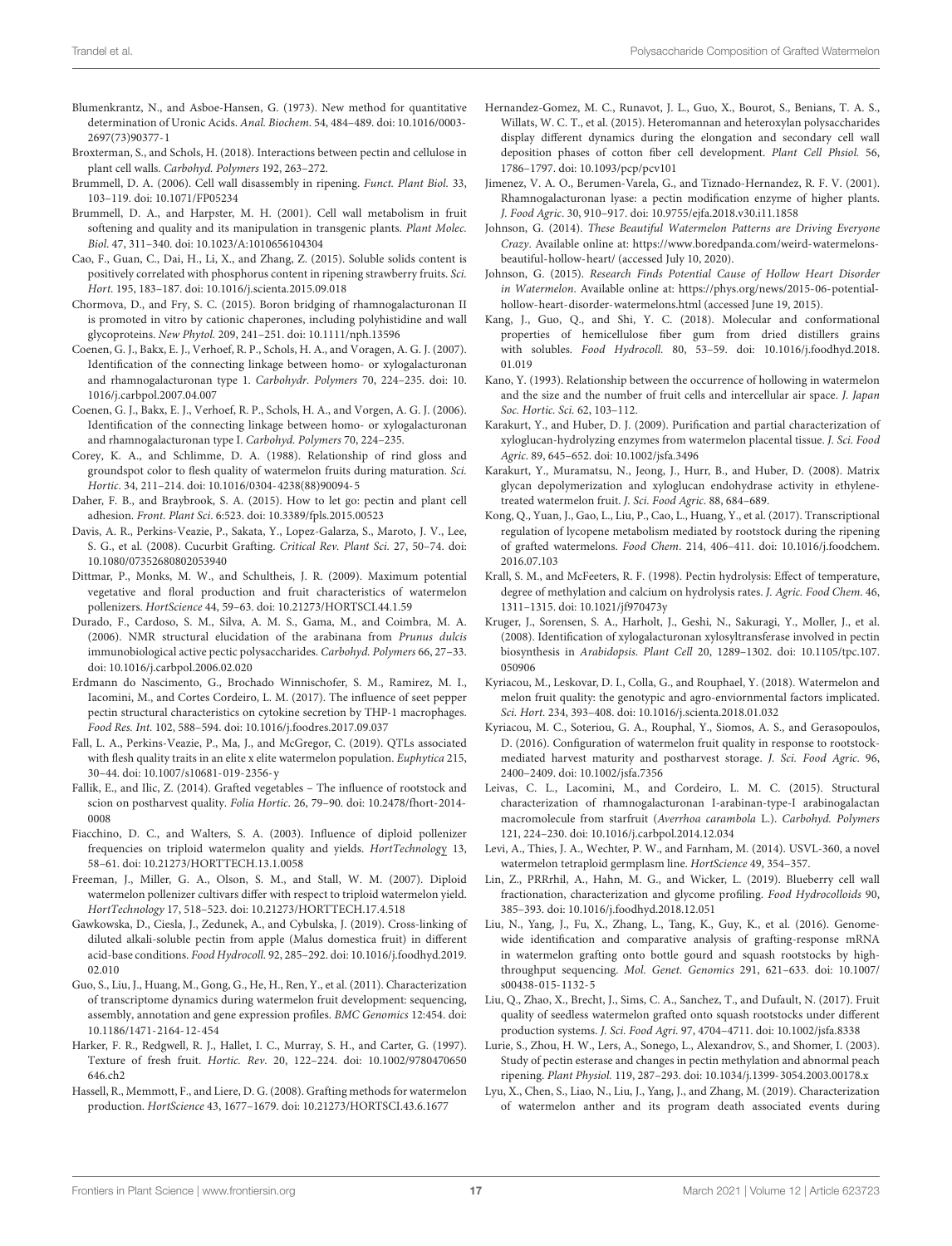dehiscense under cold stress. Plant Cell Rep. 38, 1551–1561. [doi: 10.1007/](https://doi.org/10.1007/s00299-019-02466-2) [s00299-019-02466-2](https://doi.org/10.1007/s00299-019-02466-2)

- <span id="page-17-24"></span>Martinez-Ballesta, M. C., Alcaraz-Lopez, C., Muries, B., Mota-Cadenas, C., and Carvajal, M. (2010). Physiological aspects of rootstock-scion interactions. Sci. Hortic. 127, 112–118. [doi: 10.1016/j.scienta.2010.08.002](https://doi.org/10.1016/j.scienta.2010.08.002)
- <span id="page-17-17"></span>Masuko, T., Minami, A., Iwasaki, N., Majima, T., Nishimura, S. I., and Lee, Y. C. (2005). Carbohydrate analysis by a phenol-sulfuric acid method in microplate format. Anal. BioChem. 339, 69–72. [doi: 10.1016/j.ab.2004.](https://doi.org/10.1016/j.ab.2004.12.001) [12.001](https://doi.org/10.1016/j.ab.2004.12.001)
- <span id="page-17-20"></span>McGregor, C., and Waters, V. (2014). Flowering patters of pollenizer and triploid watermelon cultivars. HortScience 49, 714–721. [doi: 10.21273/HORTSCI.49.](https://doi.org/10.21273/HORTSCI.49.6.714) [6.714](https://doi.org/10.21273/HORTSCI.49.6.714)
- <span id="page-17-2"></span>Mohamed, F. H., Khalid, E., El-Hamed, A., Elwan, M. W. M., and Hussien, N. E. (2012). Impact of grafting on watermelon growth, fruit yield and quality. Veg. Crops Res. Bull. 76, 99–118. [doi: 10.2478/v10032-012-0007-0](https://doi.org/10.2478/v10032-012-0007-0)
- <span id="page-17-30"></span>Mohnen, D. (2008). Pectin structure and biosynthesis. Curr. Opin. Plant Biol. 11, 266–277. [doi: 10.1016/j.pbi.2008.03.006](https://doi.org/10.1016/j.pbi.2008.03.006)
- <span id="page-17-8"></span>Mort, A., Zeng, Y., Qiu, F., Nimtz, M., and Bell-Eunice, G. (2008). Structure of xylogalacturonic fragments from watermelon cell-wall pectin. Endopolygalacturonase can accommodate a xylosyl residue on the galacturonic acid just following the hydrolysis sight. Carbohyd. Res. 434, 1212–1221. [doi: 10.1016/j.carres.2008.03.021](https://doi.org/10.1016/j.carres.2008.03.021)
- <span id="page-17-6"></span>Ng, J. K. T., Schroder, R., Sutherland, P., Hallett, I., Hall, M., Prakash, R., et al. (2013). Cell wall structures leading to cultivar differences in softening rates develop early during apple (Malus x domestica) fruit growth. BMC Plant Biol. 13:183. [doi: 10.1186/1471-2229-13-183](https://doi.org/10.1186/1471-2229-13-183)
- <span id="page-17-10"></span>Paniagua, C., Pose, S., Morris, V. J., Kirby, A. R., Quesada, M. A., and Mercado, J. A. (2014). Fruit softening and pectin disassembly: an overview of nanostrucural pectin modifications by atomic force microscopy. Ann. Bot. 114, 1375–1383. [doi: 10.1093/aob/mcu149](https://doi.org/10.1093/aob/mcu149)
- <span id="page-17-27"></span>Paniagua, C., Santiago-Domenech, N., Kirby, A. R., Gunning, A. P., Morris, V. J., Quesada, M. A., et al. (2017). Structural changes in cell wall pectins during strawberry fruit development. Plant Physiol. Biochem. 118, 55–63. [doi: 10.1016/](https://doi.org/10.1016/j.plaphy.2017.06.001) [j.plaphy.2017.06.001](https://doi.org/10.1016/j.plaphy.2017.06.001)
- <span id="page-17-15"></span>Perkins-Veazie, P. J., Lotito, J., and Hassell, R. (2016). Development of a firmness tester designed for large watermelon. HortScience Poster Board 51:S250.
- <span id="page-17-31"></span>Petkowicz, C. L. O., Vriesmann, L. C., and Williams, P. A. (2016). Pectins from food waste: extraction, characterization and properties of watermelon rind pectin. Food Hydrocoll. 65, 57–67. [doi: 10.1016/j.foodhyd.2016.10.040](https://doi.org/10.1016/j.foodhyd.2016.10.040)
- <span id="page-17-11"></span>Pettolino, F. A., Walsh, C., Fincher, G. B., and Bacic, A. (2012). Determining the polysaccharide composition of plant cell walls. Nat. Protoc. 9, 1590–1607. [doi: 10.1038/nprot.2012.081](https://doi.org/10.1038/nprot.2012.081)
- <span id="page-17-32"></span>Pogosyn, A., Gottwalk, A., Michalik, D., Endress, H. U., and Vogel, C. (2013). Efficient synthesis of building blocks for branched rhamnogalacturonan I fragments. Carbohyd. Res. 380, 9–15. [doi: 10.1016/j.carres.2013.](https://doi.org/10.1016/j.carres.2013.06.019) [06.019](https://doi.org/10.1016/j.carres.2013.06.019)
- <span id="page-17-37"></span>Pose, S., Kirby, A. R., Paniagua, C., Waldron, K. W., Morris, V. J., Quesada, M., et al. (2015). The nanostructural characterization of strawberry pectins in pectic lyase or polygalacturonase silenced fruits elucidates their role in softening. Carbohyd. Polymers 132, 134–145. [doi: 10.1093/jxb/erv462](https://doi.org/10.1093/jxb/erv462)
- <span id="page-17-26"></span>Printz, B., Stanley, L., Hausman, J. F., and Sergeant, K. (2016). Copper trafficking in plants and its implication on cell wall dynamics. Front. Plant Sci. 7:601. [doi: 10.3389/fpls.2016.00601](https://doi.org/10.3389/fpls.2016.00601)
- <span id="page-17-36"></span>Redgwell, R. J., Fischer, M., Kendal, E., and MacRae, E. A. (1997). Galactose loss and fruit ripening: high-molecular-weight arabinogalactas in the pectic polysaccharides of fruit cell walls. Planta 203, 174–181.
- <span id="page-17-29"></span>Redgwell, R. J., Melton, L. D., and Brash, D. J. (1992). Cell wall dissolution in ripening kiwifruit. Plant Physiol. 98, 71–81.
- <span id="page-17-22"></span>Rimando, A., and Perkins-Veazie, P. (2005). Determination of citrulline in watermelon rind. J. Chromatography A 1078, 196–200. [doi: 10.1016/j.chroma.](https://doi.org/10.1016/j.chroma.2005.05.009) [2005.05.009](https://doi.org/10.1016/j.chroma.2005.05.009)
- <span id="page-17-5"></span>Rose, J. K. (2003). The Plant Cell Wall. Hoboken, NJ: Blackwell Publishing LTD.
- <span id="page-17-23"></span>Ruiz, J. M., Belakbir, A., Lopez-Cantarero, I., and Romero, L. (1997). Leaf macronutrient content and yield in grafted melon plants: a model to evaluate the influence of rootstock genotype. Sci. Hortic. 71, 227–234. [doi: 10.1016/](https://doi.org/10.1016/S0304-4238(97)00106-4) [S0304-4238\(97\)00106-4](https://doi.org/10.1016/S0304-4238(97)00106-4)
- <span id="page-17-12"></span>Saeman, J. F., Moore, W., Mitchell, R. L., and Millet, M. A. (1954). Techniques for the determination of pulp constituents by quantitative paper chromatography. TAPPI 37, 336–343.
- <span id="page-17-16"></span>Saint-Denis, T., and Goupy, J. (2004). Optimization of nitrogen analyzer based on the dumas method. Anal. Chemica. Acta 515, 191–194. [doi: 10.1016/j.aca.2003.](https://doi.org/10.1016/j.aca.2003.10.090) [10.090](https://doi.org/10.1016/j.aca.2003.10.090)
- <span id="page-17-18"></span>Sassaki, G. L., Gorin, P. A. J., Souza, L. M., Cxelusniak, P. A., and Lacomini, M. (2005). Rapid synthesis of partially O-methylated alditol acetate standards for GC-MS: some relative activities of hydroxyl groups of methyl glycopyranosides and Purdie methylation. Carbohyd. Res. 340, 731–739. [doi: 10.1016/j.carres.](https://doi.org/10.1016/j.carres.2005.01.020) [2005.01.020](https://doi.org/10.1016/j.carres.2005.01.020)
- <span id="page-17-13"></span>Schultheis, J. R., and Starke, K. (2019). North Carolina Triploid Standard and Mini-Size Watermelon Cultigen Studies. No. 233. 1–39. Available online at: [https://cucurbits.ces.ncsu.edu/growing-cucurbits/variety-trials/2019-north](https://cucurbits.ces.ncsu.edu/growing-cucurbits/variety-trials/2019-north-carolina-triploid-standard-mini-size-watermelon-cultigen-evaluation-studies/)[carolina-triploid-standard-mini-size-watermelon-cultigen-evaluation-studies/](https://cucurbits.ces.ncsu.edu/growing-cucurbits/variety-trials/2019-north-carolina-triploid-standard-mini-size-watermelon-cultigen-evaluation-studies/) (accessed October 2, 2020).
- <span id="page-17-9"></span>Song, Y., Li, J., Hu, X., Ni, Y., and Li, Q. (2011). Structural characterization of a polysccarhide isolated from Lady Godiva Pumpkins (Cucurbita pepo Lady godiva). Macromol. Res. 19, 1172–1178. [doi: 10.1007/s13233-011-](https://doi.org/10.1007/s13233-011-1102-7) [1102-7](https://doi.org/10.1007/s13233-011-1102-7)
- <span id="page-17-3"></span>Soteriou, G. A., Kyriacou, M. C., Simons, A. S., and Gerasopoulos, D. (2014). Evolution of watermelon fruit physicochemical and phytochemical composition during ripening as affected by grafting. J. Food Chem. 165, 282– 289. [doi: 10.1016/j.foodchem.2014.04.120](https://doi.org/10.1016/j.foodchem.2014.04.120)
- <span id="page-17-4"></span>Soteriou, G. A., Siomos, A. S., Gerasopoulous, D., Rouphael, Y., Georgiadou, S., and Kyriacou, M. K. (2017). Biochemical and histological contributions to textural changes in watermelon fruit modulated by grafting. J. Food Chem. 237, 133–140. [doi: 10.1016/j.foodchem.2017.05.083](https://doi.org/10.1016/j.foodchem.2017.05.083)
- <span id="page-17-28"></span>Srivastava, A., and Handa, H. A. (2005). Hormonal regulation of tomato fruit development: a molecular perspective. J. Plant Growth Reg. 24, 67–82. [doi:](https://doi.org/10.1007/s00344-005-0015-0) [10.1007/s00344-005-0015-0](https://doi.org/10.1007/s00344-005-0015-0)
- <span id="page-17-34"></span>Tan, L., Eberhard, S., Pattathil, S., Warder, C., Glushka, J., Yuan, C., et al. (2013). An Arabidopsis cell wall proteoglycan consists of pectin and arabinoxylan covalently linked to arabionogalactan protein. Plant Cell 25, 270–287. [doi:](https://doi.org/10.1105/tpc.112.107334) [10.1105/tpc.112.107334](https://doi.org/10.1105/tpc.112.107334)
- <span id="page-17-7"></span>Tanner, W., and Loewus, F. A. (2012). Plant Carbohydrates II–Cell Wall in Higher Plants. New York, NY: Springer-Verlag Berlin Heidleberg.
- <span id="page-17-0"></span>Trandel, M. A., Perkins-Veazie, P., and Schultheis, J. (2020a). Predicting hollow heart incidence in triploid watermelon (Citrullus lanatas). HortScience 55, 1–5. [doi: 10.21273/HORTSCI15361-20](https://doi.org/10.21273/HORTSCI15361-20)
- <span id="page-17-1"></span>Trandel, M. A., Perkins-Veazie, P., Schultheis, J., Gunter, C., and Johanningsmeier, S. (2020b). North Carolina State University Dissertation. Available online at: [https://repository.lib.ncsu.edu/bitstream/handle/1840.20/38167/etd.pdf?](https://repository.lib.ncsu.edu/bitstream/handle/1840.20/38167/etd.pdf?sequence=1&isAllowed=y) [sequence=1&isAllowed=y](https://repository.lib.ncsu.edu/bitstream/handle/1840.20/38167/etd.pdf?sequence=1&isAllowed=y) (accessed August 21, 2020).
- <span id="page-17-21"></span>Trandel, M. A., Perkins-Veazie, P., Schultheis, J. R., and Gunter, C. (2021). Grafting watermelon onto interspecific hybrid squash reduces hollow heart disorder. Acta Hortic. 1302, 225–232. [doi: 10.17660/ActaHortic.2021.](https://doi.org/10.17660/ActaHortic.2021.1302.30) [1302.30](https://doi.org/10.17660/ActaHortic.2021.1302.30)
- <span id="page-17-14"></span>USDA (2006). US Standards for Grades of Watermelon. Agricultural Marketing Services, Fruit and Vegetable Program. Washington, D.C: USDA Agricultural Marketing Services, 1–11.
- <span id="page-17-33"></span>Voragen, G. J., Coenen, G. J., Verhoef, R. P., and Schols, H. A. (2009). Pectin, a versatile polysaccharide present in plant cell walls. Struct. Chem. 20, 263–275. [doi: 10.1007/s11224-009-9442-z](https://doi.org/10.1007/s11224-009-9442-z)
- <span id="page-17-19"></span>Wang, Z. F., He, Y., and Huang, L. J. (2007). An alternative method for the rapid synthesis of partially O-methylated alditol acetate standards for GC-MS analysis of carbohydrates. Carbohyd. Res. 342, 2149–2151. [doi: 10.1016/j.carres.2007.](https://doi.org/10.1016/j.carres.2007.05.028) [05.028](https://doi.org/10.1016/j.carres.2007.05.028)
- <span id="page-17-35"></span>Yamassaki, F. U. T. U. , Campestrini, L. H., Zawadzki-Baggio, S. F., and Maurer, J. B. B. (2018). Chemical characterization and complement modulating activities of an arabinogalactan-protein-rich fraction from aquous extract of avocado leaves. Int. J. Biol. Marcomolec. 120, 513–521. [doi: 10.1016/j.ijbiomac.](https://doi.org/10.1016/j.ijbiomac.2018.08.072) [2018.08.072](https://doi.org/10.1016/j.ijbiomac.2018.08.072)
- <span id="page-17-25"></span>Yang, J., Wen, L., Zhao, Y., Jian, Y., Tian, M., Liu, H., et al. (2018). Structure and identification of an arabinogalacturonan in Citrus reticulata Blanco 'Chachiensis' peel. Food Hydrocoll. 84, 481–488. [doi: 10.1016/j.foodhyd.2018.](https://doi.org/10.1016/j.foodhyd.2018.06.022) [06.022](https://doi.org/10.1016/j.foodhyd.2018.06.022)